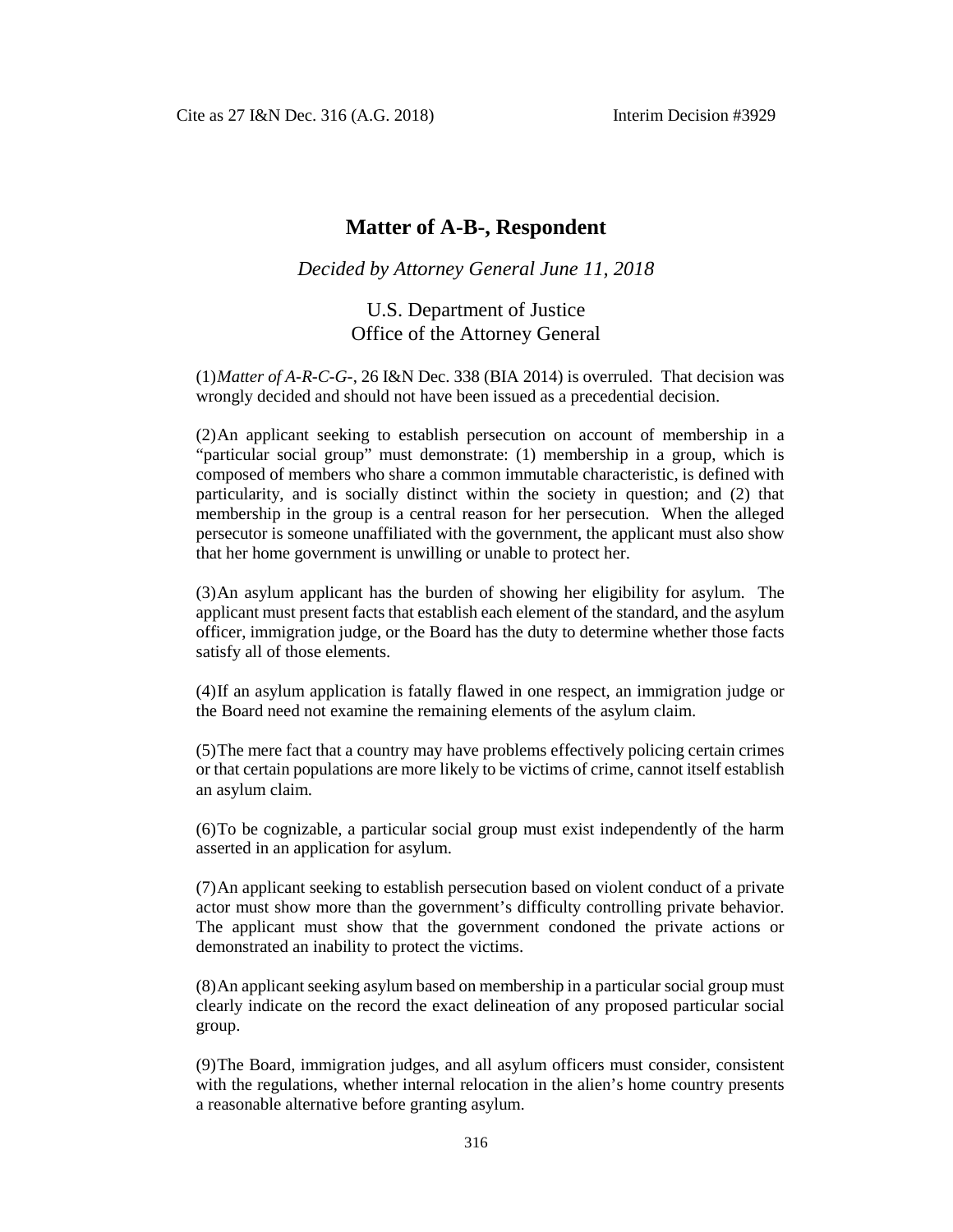## BEFORE THE ATTORNEY GENERAL

On March 7, 2018, I directed the Board of Immigration Appeals ("Board") to refer for my review its decision in this matter, see 8 C.F.R. §  $1003.1(h)(1)(i)$ , and I invited the parties and any interested amici to submit briefs addressing questions relevant to that certification. *Matter of A-B-,* 27 I&N Dec. 227 (A.G. 2018). Specifically, I sought briefing on whether, and under what circumstances, being a victim of private criminal activity constitutes a cognizable "particular social group" for purposes of an application for asylum or withholding of removal.

For the reasons set forth in the accompanying opinion, I vacate the Board's December 6, 2016 decision and remand this case to the immigration judge for further proceedings. Consistent with the test developed by the Board over the past several decades, an applicant seeking to establish persecution on account of membership in a "particular social group" must satisfy two requirements. First, the applicant must demonstrate membership in a group, which is composed of members who share a common immutable characteristic, is defined with particularity, and is socially distinct within the society in question. And second, the applicant's membership in that group must be a central reason for her persecution. When, as here, the alleged persecutor is someone unaffiliated with the government, the applicant must show that flight from her country is necessary because her home government is unwilling or unable to protect her.

Although there may be exceptional circumstances when victims of private criminal activity could meet these requirements, they must satisfy established standards when seeking asylum. Such applicants must establish membership in a particular and socially distinct group that exists independently of the alleged underlying harm, demonstrate that their persecutors harmed them on account of their membership in that group rather than for personal reasons, and establish that the government protection from such harm in their home country is so lacking that their persecutors' actions can be attributed to the government. Because *Matter of A-R-C-G-*, 26 I&N Dec. 388 (BIA 2014), recognized a new particular social group without correctly applying these standards, I overrule that case and any other Board precedent to the extent those other decisions are inconsistent with the legal conclusions set forth in this opinion.

### OPINION

The Immigration and Nationality Act ("INA") authorizes the Attorney General to grant asylum if an alien is unable or unwilling to return to her country of origin because she has suffered past persecution or has a well-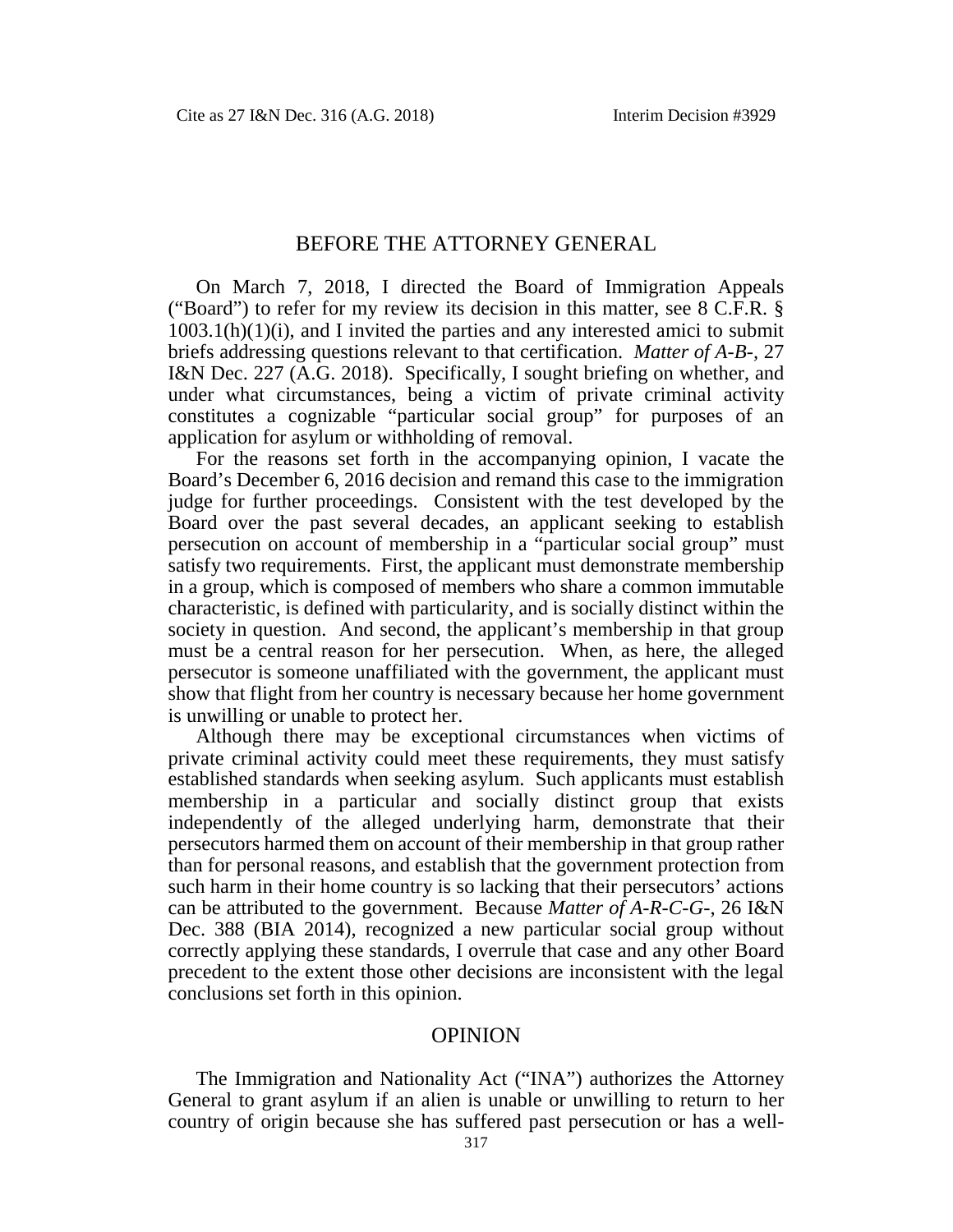founded fear of future persecution on account of "race, religion, nationality, membership in a particular social group, or political opinion." 8 U.S.C. §§  $1101(a)(42)(A)$ ,  $1158(b)(1)(a)$ ,  $(b)(i)$ . A recurring question in asylum law is determining whether alleged persecution was based on their membership in a "particular social group." Over the past thirty years, this question has recurred frequently before the Board and the courts of appeals, and the standard has evolved over time.

The prototypical refugee flees her home country because the government has persecuted her—either directly through its own actions or indirectly by being unwilling or unable to prevent the misconduct of non-government actors—based upon a statutorily protected ground. Where the persecutor is not part of the government, the immigration judge must consider both the reason for the harm inflicted on the asylum applicant and the government's role in sponsoring or enabling such actions. An alien may suffer threats and violence in a foreign country for any number of reasons relating to her social, economic, family, or other personal circumstances. Yet the asylum statute does not provide redress for all misfortune. It applies when persecution arises on account of membership in a protected group and the victim may not find protection except by taking refuge in another country.

The INA does not define "persecution on account of . . . membership in a particular social group." The Board first addressed the term in *Matter of Acosta*, 19 I&N Dec. 211, 233 (BIA 1985), where it interpreted a "particular social group" in a manner consistent with the other four grounds of persecution identified in section  $1101(a)(42)(A)$ —race, religion, nationality, or political opinion. *Id*. The Board concluded that a "particular social group" required a "group of persons all of whom share a common, immutable characteristic" that "the members of the group either cannot change, or should not be required to change because it is fundamental to their individual identities or consciences." *Id*. The Board noted that the "shared characteristic might be an innate one such as sex, color, or kinship ties, or in some circumstances, it might be a shared past experience such as former military leadership or land ownership." *Id*.

In *Matter of R-A-*, 22 I&N Dec. 906, 917–23 (BIA 1999) (en banc), the Board considered whether a victim of domestic violence could establish refugee status as a member of a particular social group consisting of similarly situated women. The Board held that the mere existence of shared circumstances would not turn those possessing such characteristics into a particular social group. *Id*. at 919. Rather, the members of a particular social group must not merely share an immutable characteristic, but must also be recognized as a distinct group in the alien's society, *id*. at 918–19, and the persecution must be motivated by membership in that social group, *id*. at 919–22. Attorney General Reno vacated that decision for reconsideration in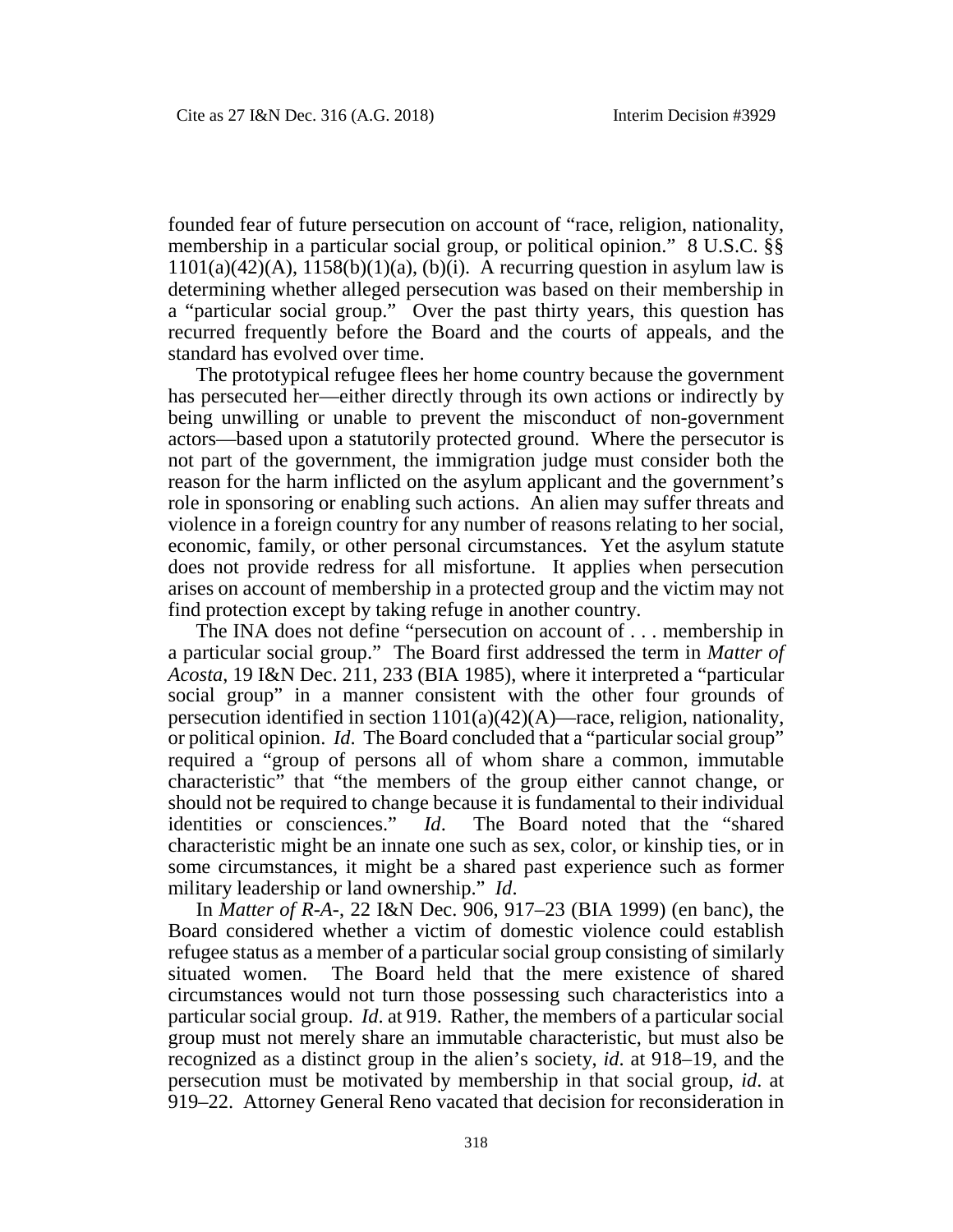light of a proposed regulation, *see* 22 I&N Dec. 906, 906 (A.G. 2001), but no final rule ever issued, and the case was eventually resolved in 2009 without further consideration by the Board. Despite the vacatur of *R-A-*, both the Board and the federal courts have continued to treat its analysis as persuasive.

In the years after *Matter of R-A-*, the Board refined the legal standard for particular social groups. By 2014, the Board had clarified that applicants for asylum seeking relief based on "membership in a particular social group" must establish that their purported social group is "(1) composed of members who share a common immutable characteristic, (2) defined with particularity, and (3) socially distinct within the society in question." *Matter of M-E-V-G,* 26 I&N Dec. 227, 237 (BIA 2014). Applicants must also show that their membership in the particular social group was a central reason for their persecution. *See* 8 U.S.C. § 1158(b)(1)(B)(i); *Matter of W-G-R-,* 26 I&N Dec. 208, 224 (BIA 2014). Where an asylum applicant claims that the persecution was inflicted by private conduct, she must also establish that the government was unable or unwilling to protect her. *See, e.g., Acosta*, 19 I&N Dec. at 222.

Later that year, the Board decided *A-R-C-G-*, which recognized "married women in Guatemala who are unable to leave their relationship" as a particular social group—without performing the rigorous analysis required by the Board's precedents. 26 I&N Dec. at 389; *see id*. at 390–95. Instead, the Board accepted the concessions by the Department of Homeland Security ("DHS") that the respondent suffered harm rising to the level of past persecution, that she was a member of a qualifying particular social group, and that her membership in that group was a central reason for her persecution. *Id*. at 395.

I do not believe *A-R-C-G-* correctly applied the Board's precedents, and I now overrule it. The opinion has caused confusion because it recognized an expansive new category of particular social groups based on private violence. Since that decision, the Board, immigration judges, and asylum officers have relied upon it as an affirmative statement of law, even though the decision assumed its conclusion and did not perform the necessary legal and factual analysis. When confronted with asylum cases based on purported membership in a particular social group, the Board, immigration judges, and asylum officers must analyze the requirements as set forth in this opinion, which restates and where appropriate, elaborates upon, the requirements set forth in *M-E-V-G* and *W-G-R-*.

In this matter, the immigration judge initially denied the respondent's asylum claim, which arises out of allegations of domestic abuse suffered in El Salvador. In reversing the immigration judge's decision, the Board did little more than cite *A-R-C-G-* in finding that she met her burden of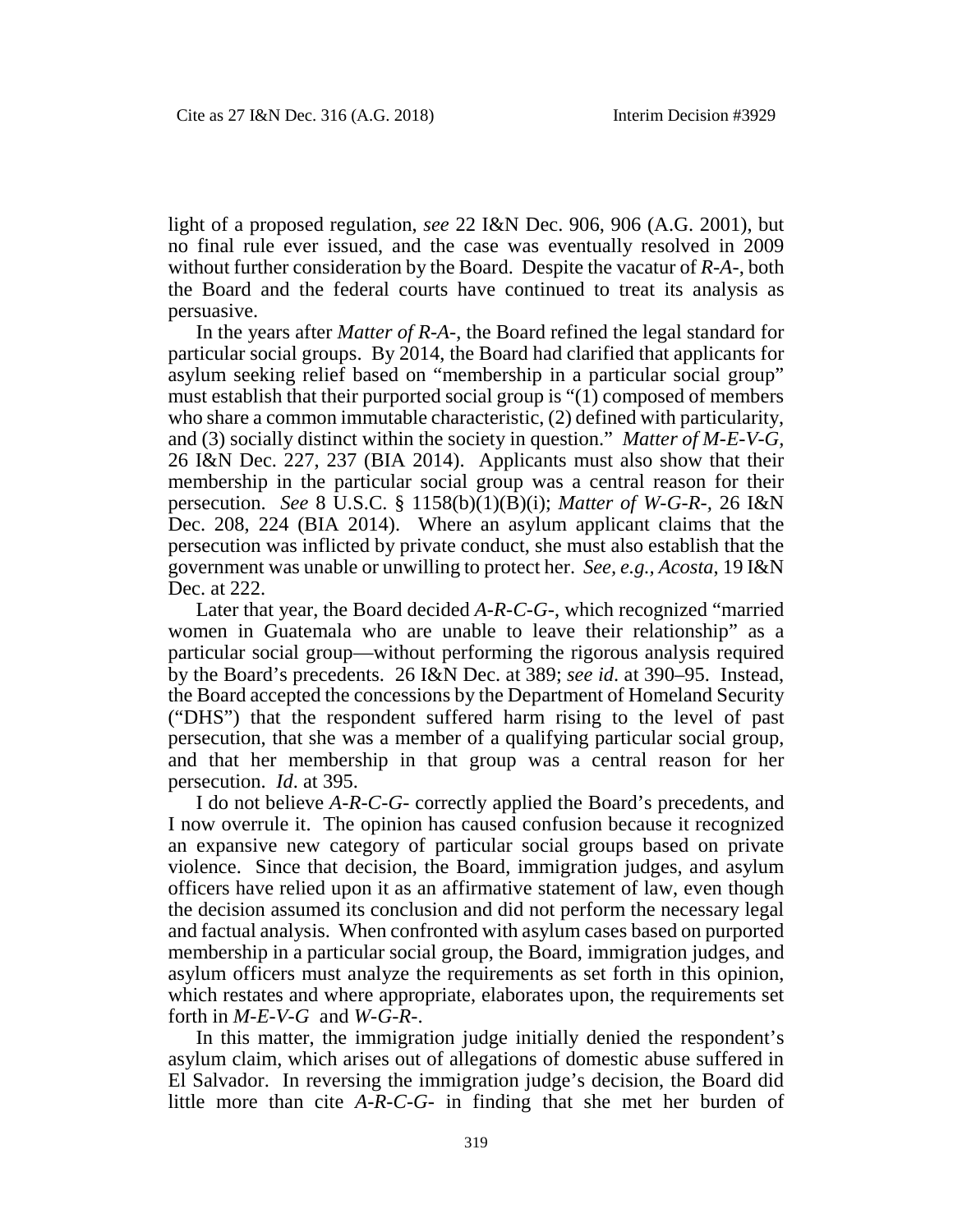establishing that she was a member of a particular social group. In addition to failing meaningfully to consider that question or whether the respondent's persecution was on account of her membership in that group, the Board gave insufficient deference to the factual findings of the immigration judge.

For these and other reasons, I vacate the Board's decision and remand for further proceedings before the immigration judge consistent with this opinion. In so doing, I reiterate that an applicant for asylum on account of her membership in a purported particular social group must demonstrate: (1) membership in a particular group, which is composed of members who share a common immutable characteristic, is defined with particularity, and is socially distinct within the society in question; (2) that her membership in that group is a central reason for her persecution; and (3) that the alleged harm is inflicted by the government of her home country or by persons that the government is unwilling or unable to control. *See M-E-V-G-*, 26 I&N Dec. at 234–44; *W-G-R-*, 26 I&N Dec. at 209–18, 223–24 & n.8. Furthermore, when the applicant is the victim of private criminal activity, the analysis must also "consider whether government protection is available, internal relocation is possible, and persecution exists countrywide." *M-E-V-G*-, 26 I&N Dec. at 243.

Generally, claims by aliens pertaining to domestic violence or gang violence perpetrated by non-governmental actors will not qualify for asylum.<sup>[1](#page-4-0)</sup> While I do not decide that violence inflicted by non-governmental actors may never serve as the basis for an asylum or withholding application based on membership in a particular social group, in practice such claims are unlikely to satisfy the statutory grounds for proving group persecution that the government is unable or unwilling to address. The mere fact that a country may have problems effectively policing certain crimes—such as domestic violence or gang violence—or that certain populations are more likely to be victims of crime, cannot itself establish an asylum claim.

I.

The respondent, a native and citizen of El Salvador, entered the United States illegally and was apprehended by U.S. Customs and Border Protection agents in July 2014. After being placed in removal proceedings, the respondent filed an application for asylum and withholding of removal under

<span id="page-4-0"></span><sup>&</sup>lt;sup>1</sup> Accordingly, few such claims would satisfy the legal standard to determine whether an alien has a credible fear of persecution. *See* 8 U.S.C. § 1225(b)(1)(B)(v) (requiring a "significant possibility, taking into account the credibility of the statements made by the alien in support of the alien's claim and such other facts as are known to the officer, that the alien could establish eligibility for asylum under section 1158 of this title [8 U.S.C. § 1158]").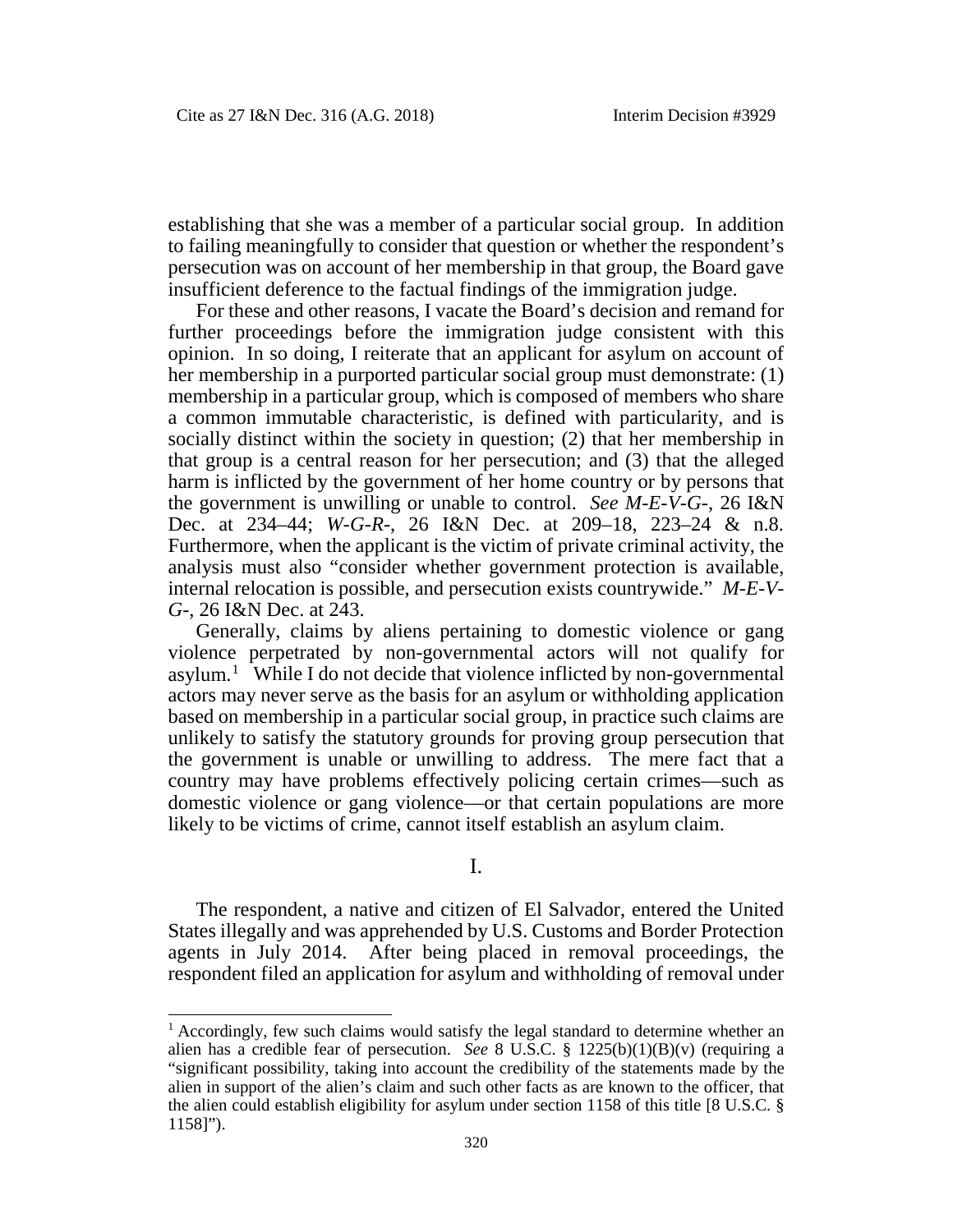the INA, 8 U.S.C. §§ 1158, 1231(b)(3), and for withholding of removal under the regulations implementing the United Nations Convention Against Torture.

The respondent claimed that she was eligible for asylum because she was persecuted on account of her membership in the purported particular social group of "El Salvadoran women who are unable to leave their domestic relationships where they have children in common" with their partners. *Matter of A-B-*, Decision Denying Asylum Application at \*8, (Immig. Ct. Dec. 1, 2015). The respondent asserted that her ex-husband, with whom she shares three children, repeatedly abused her physically, emotionally, and sexually during and after their marriage. *Id*. at \*2–3).

In December 2015, the immigration judge denied all relief and ordered the respondent removed to El Salvador. The immigration judge denied the respondent's asylum claim for four independent reasons: (1) the respondent was not credible; (2) the group in which she claimed membership did not qualify as a "particular social group" within the meaning of 8 U.S.C. §  $1101(a)(42)(A)$ ; (3) even if it did, the respondent failed to establish that her membership in a social group was a central reason for her persecution; and (4) she failed to show that the El Salvadoran government was unable or unwilling to help her. *Id*. at \*4–15. The respondent appealed the immigration judge's decision to the Board.

In December 2016, the Board reversed and remanded with an order to grant the respondent asylum after the completion of background checks. *Matter of A-B-*, (BIA Dec. 8, 2016). The Board found the immigration judge's adverse credibility determinations clearly erroneous. *Id*. at \*1–2. The Board further concluded that the respondent's particular social group was substantially similar to "married women in Guatemala who are unable to leave their relationship," which the Board had recognized in *Matter of A-R-C-G-* , 26 I&N Dec. at 390. *A-B-* at \*2. Moreover, the Board held that the immigration judge clearly erred in finding that the respondent could leave her ex-husband, and that the respondent established that her ex-husband persecuted her because of her status as a Salvadoran woman unable to leave her domestic relationship. *Id*. at \*2–3. Finally, the Board determined that the El Salvadoran government was unwilling or unable to protect the respondent. *Id*. at \*3–4.

In August 2017, the immigration judge issued an order purporting to certify and administratively return the matter to the Board in light of intervening developments in the law.<sup>[2](#page-5-0)</sup> Matter of A-B-, Decision and Order

<span id="page-5-0"></span> <sup>2</sup> As explained in my order of March 30, *Matter of A-B-*, 27 I&N Dec. 247, 248–49 (A.G. 2018), the immigration judge's *sua sponte* order purporting to certify the matter back to the Board was procedurally defective because the immigration judge had not issued any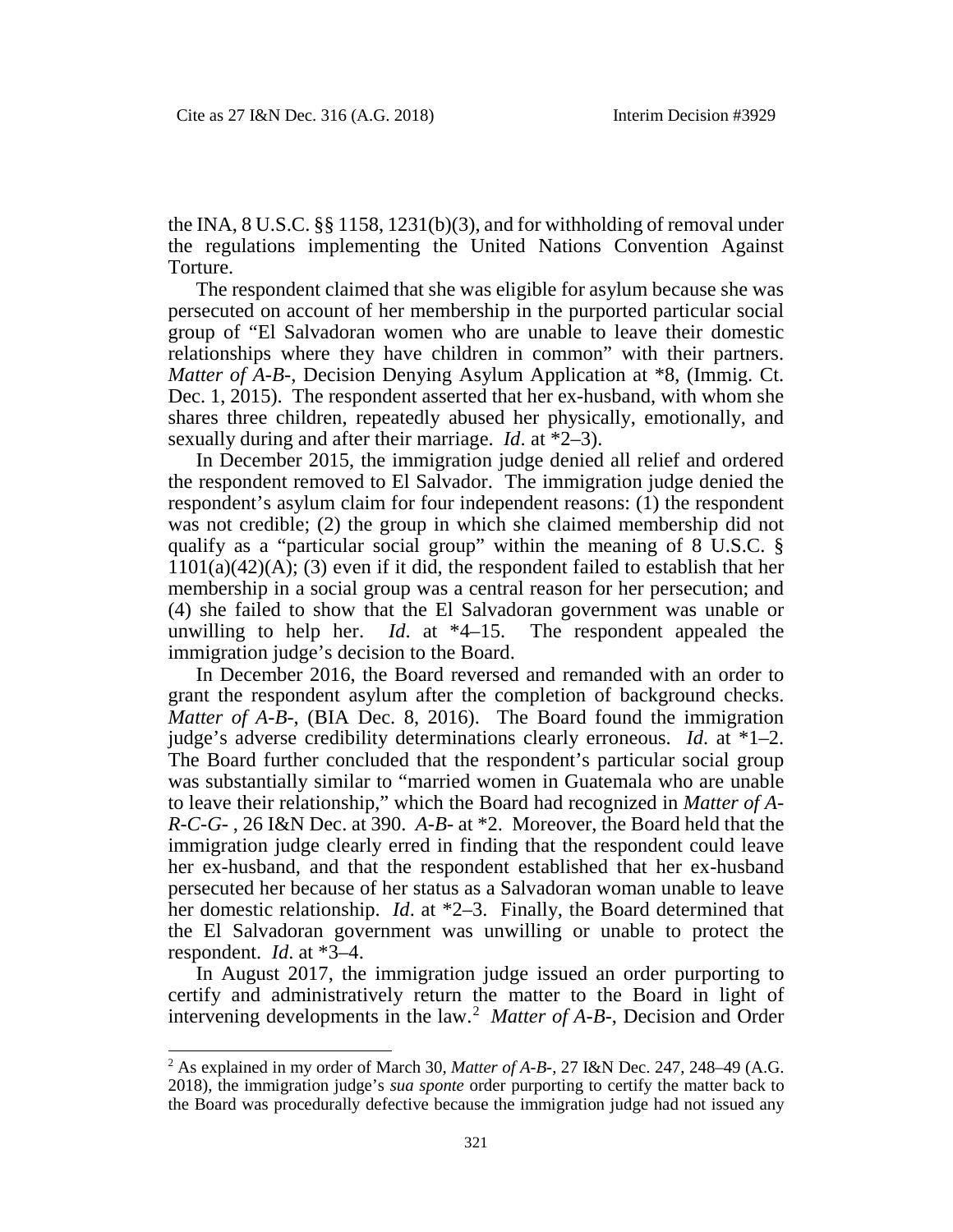of Certification, (Immig. Ct. Aug. 18, 2017). The immigration judge observed that several courts of appeals had recently held that domesticviolence victims failed to prove their entitlement to asylum based on membership in particular social groups. *See id*. at \*2–3 (citing *Fuentes-Erazo v. Sessions*, 848 F.3d 847, 853 (8th Cir. 2017); *Cardona v. Sessions*, 848 F.3d 519, 523 (1st Cir. 2017); *Marikasi v. Lynch*, 840 F.3d 281, 291 (6th Cir. 2016); *Vega-Ayala v. Lynch*, 833 F.3d 34, 40 (1st Cir. 2016)). The immigration judge thus believed that the precedents relied upon by the Board in its December 2016 decision were no longer good law. *A-B-* at \*3–4 (Immig. Ct. Aug. 18, 2017).

In particular, the immigration judge cited the Fourth Circuit's opinion in *Velasquez v. Sessions*, 866 F.3d 188 (4th Cir. 2017), which denied the petition for review on the ground that the alien had not established that her alleged persecution was on account of her membership in a particular social group. *A-B-* at \*3–4 (Immig. Ct. Aug. 18, 2017) (citing *Velasquez*, 866 F.3d at 197). Distinguishing *A-R-C-G-* because of DHS's concessions there, 866 F.3d at 195 n.5, the court in *Velasquez* reiterated that "'[e]vidence consistent with acts of private violence or that merely shows that an individual has been the victim of criminal activity does not constitute evidence of persecution on a statutorily protected ground.'" *Id*. at 194 (quoting *Sanchez v. U.S. Att'y Gen.*, 392 F.3d 434, 438 (11th Cir. 2004)). The court further noted, "'the asylum statute was not intended as a panacea for the numerous personal altercations that invariably characterize economic and social relationships.'" *Id*. at 195 (quoting *Saldarriaga v. Gonzales*, 402 F.3d 461, 467 (4th Cir. 2005)).

In a concurrence, Judge Wilkinson reiterated that the particular social groups protected from persecution under the asylum statute must be understood in the context of the other grounds for protection, which concern specific segments of the population who are marginalized or subjected to social stigma and prejudice. *Id*. at 198 (Wilkinson, J., concurring). Noting that victims of private violence were "seizing upon the 'particular social group' criterion in asylum applications," Judge Wilkinson considered the example of applicants who claim to be the victims of gang violence. Aliens seeking asylum on that basis "are often not 'exposed to more violence or human rights violations than other segments of society,' and 'not in a substantially different situation from anyone who has crossed the gang, or who is perceived to be a threat to the gang's interests.'" *Id*. at 199 (quoting *Matter of S-E-G-*, 24 I&N Dec. 579, 587 (BIA 2008)). He recognized that the Board "has previously explained that 'victims of gang violence come from all segments of society, and it is difficult to conclude that any "group,"

 $\overline{a}$ 

decision for the Board to review. Neither the immigration judge nor the Board has taken any other actions in this matter since the Board issued its December 2016 decision.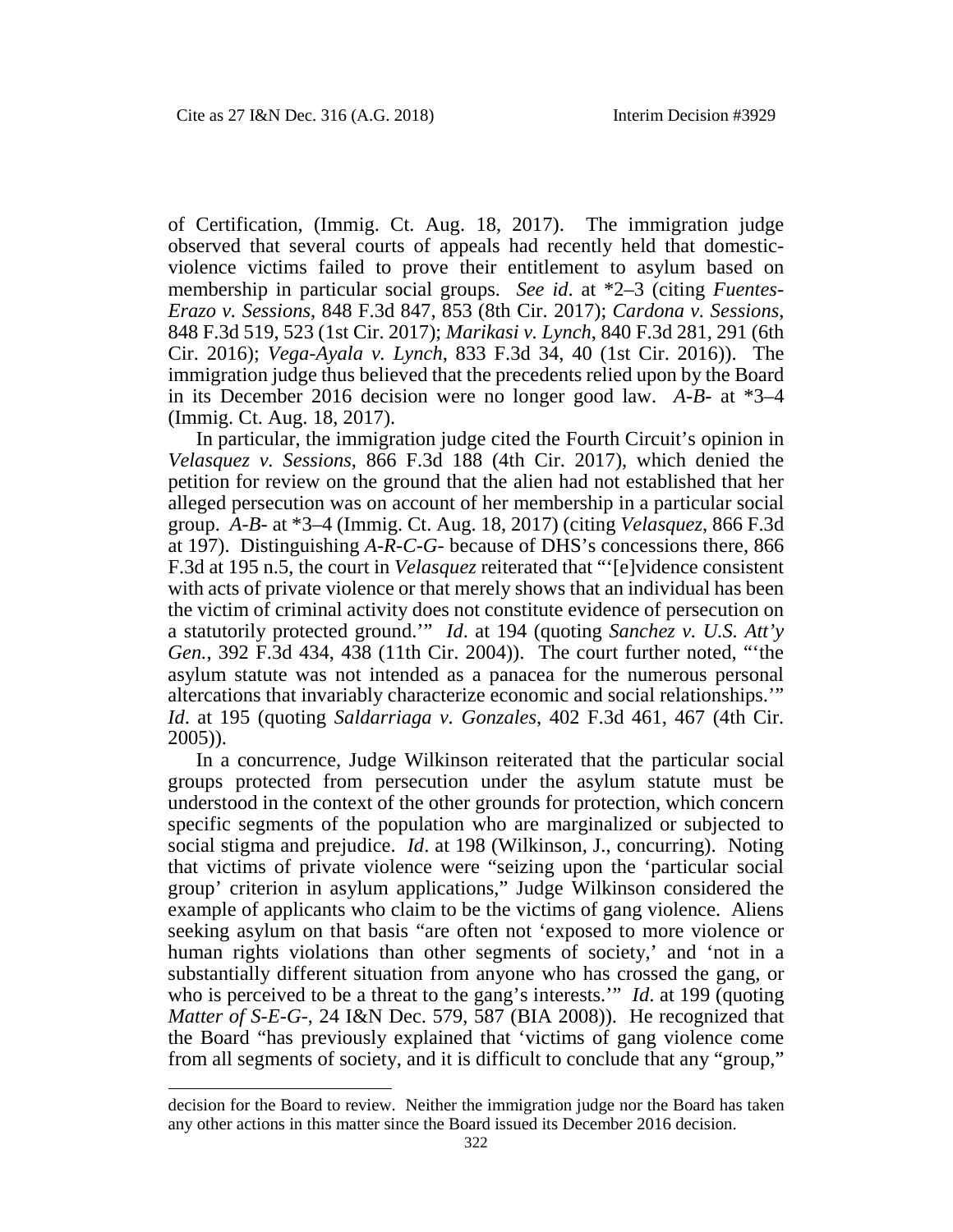as actually perceived by the criminal gangs, is much narrower than the general population.'" *Id*. (quoting *M-E-V-G-*, 26 I&N Dec. at 250). The pervasive nature of this violent criminality, in Judge Wilkinson's view, suggested that membership in a purported particular social group "is often not a central reason for the threats received, but rather is secondary to a grander pattern of criminal extortion that pervades petitioners' societies." *Id*.

On March 7, 2018, pursuant to  $8$  C.F.R.  $\S$  1003.1(h)(1)(i), I directed the Board to refer this matter to me for my review. I invited the parties and any interested amici to submit briefs on the following question:

Whether, and under what circumstances, being a victim of private criminal activity constitutes a cognizable "particular social group" for purposes of an application for asylum or withholding of removal.

*A-B-*, 27 I&N Dec. at 227. After certifying this case, I received party submissions from the respondent and DHS and twelve amicus briefs.

## II.

As a threshold matter, I address the respondent's procedural objections concerning my authority to review this case and the certification procedure.

#### A.

The respondent argues that I lack the authority to certify the Board's decision because it did not reacquire jurisdiction following its remand to the immigration judge. In the respondent's view, the Attorney General's authority to certify and review immigration cases is restricted to cases over which the Board expressly retains jurisdiction, excluding any cases that have been remanded for further proceedings. This restrictive interpretation of my jurisdiction finds no support in the law.

Under the INA, "[t]he Attorney General enjoys broad powers with respect to 'the administration and enforcement of [the INA itself] and all other laws relating to the immigration and naturalization of aliens.'" *Blanco de Belbruno v. Ashcroft*, 362 F.3d 272, 279 (4th Cir. 2004) (quoting 8 U.S.C. § 1103(a)(1)); *see also Henderson v. INS*, 157 F.3d 106, 126 (2d Cir. 1998) ("[T]he extraordinary and pervasive role that the Attorney General plays in immigration matters is virtually unique."); *Matter of D-J-,* 23 I&N Dec. 572, 573–74 & n.3 (A.G. 2003) (describing Attorney General's review authority under 8 U.S.C. § 1226(a)). The INA grants the Attorney General the authority to "review such administrative determinations in immigration proceedings, delegate such authority, and perform such other acts as the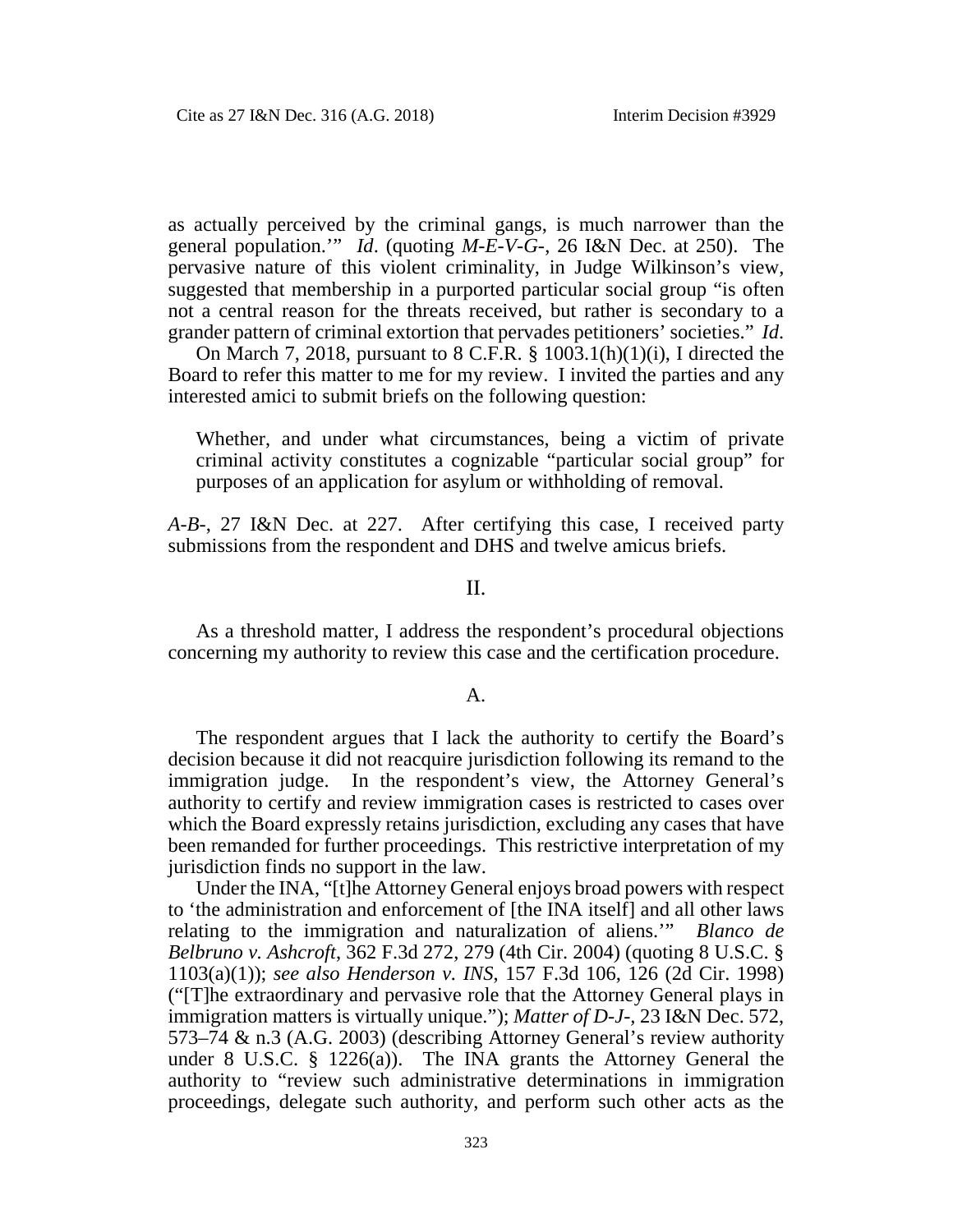Attorney General determines to be necessary for carrying out" his duties related to the immigration and naturalization of aliens. 8 U.S.C. §  $1103(g)(2)$ . This authority includes the power to refer cases for my review, *see* 8 C.F.R. § 1003.1(h)(1), which the First Circuit has called an "unfettered grant of authority," *Xian Tong Dong v. Holder*, 696 F.3d 121, 124 (1st Cir. 2012). Nothing in the INA or the implementing regulations precludes the Attorney General from referring a case for review simply because the Board has remanded the case for further proceedings before an immigration judge.

It is likewise irrelevant that there has not been a final decision from the Board either granting or denying relief. The relevant federal regulation states: "The Board shall refer to the Attorney General for review of its decision all cases that . . . the Attorney General directs the Board to refer to him." 8 C.F.R § 1003.1(h)(1). Nothing in section 1003.1(h) requires, or even suggests, that the only Board "decisions" the Attorney General can review are *final* decisions that definitively grant or deny relief to a respondent. Nor do the applicable regulations or the INA define "decision" as a "final" decision. *See id*. § 1001.1 (defining terms in the relevant chapter); 8 U.S.C. § 1101 (defining terms under the Act).

### B.

Both the respondent and certain amici also raise due process concerns with my certification of this matter. They argue principally that my certification improperly bypassed the Board and deprived it of the opportunity to consider the certified question in the first instance. The Board exercises "only the authority provided by statute or delegated by the Attorney General," *Matter of Castro-Tum*, 27 I&N Dec. 271, 282 (A.G. 2018), and the regulations allow the Attorney General to certify any case that is before the Board or where it has rendered a decision, 8 C.F.R § 1003.1(h). In any event, the respondent has already received full and fair opportunities to present her asylum claim before both the immigration judge and the Board. After those proceedings, both the immigration judge and the Board issued written decisions that analyzed the validity of the respondent's proposed particular social group and whether the respondent qualified for asylum on that ground.

The respondent also argues that the certification violated her due process rights because alleged "irregularities" in the certification "reflect prejudgment of her claim and lack of impartiality, in contravention of her right to a full and fair hearing by a neutral adjudicator."[3](#page-8-0) There is no basis

<span id="page-8-0"></span><sup>&</sup>lt;sup>3</sup> The only alleged "irregularity" cited by respondent is the notion that "[g]iven that Respondent's case was not under active consideration by Judge Couch or the Board at the time of the Attorney General's referral order, it is not clear how the Attorney General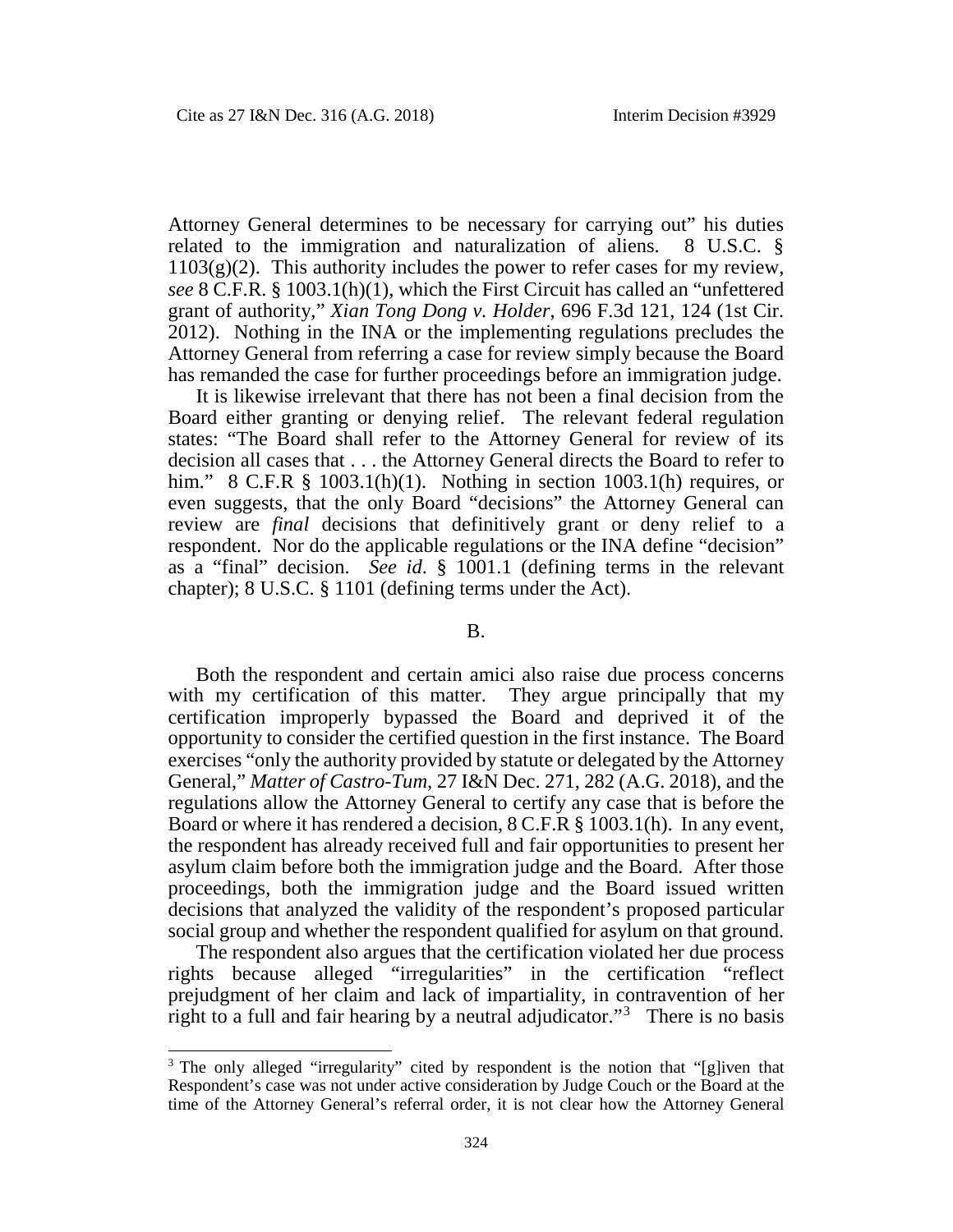$\overline{a}$ 

to this claim. The respondent and some amici complain that I have advanced policy views on immigration matters as a U.S. Senator or as Attorney General, but the statements they identify have no bearing upon my ability to faithfully discharge my legal responsibilities in this case. I have made no public statements regarding the facts of respondent's case, and I have no "personal interest in the outcome of the proceedings." *Strivers v. Pierce*, 71 F.3d 732, 741 (9th Cir. 1995).

Nor is there any requirement that an administrator with significant policymaking responsibilities withdraw from "interchange and discussion about important issues." *Ass'n of Nat'l Advertisers, Inc. v. FTC*, 627 F.2d 1151, 1168 (D.C. Cir. 1979). As the Supreme Court has held, a decision maker need not be "disqualified simply because he has taken a position, even in public, on a policy issue related to the dispute, in the absence of a showing that he is not 'capable of judging a particular controversy fairly on the basis of its own circumstances.'" *Hortonville Joint Sch. Dist. No. 1 v. Hortonville Educ. Ass'n*, 426 U.S. 482, 493 (1976) (*quoting United States v. Morgan*, 313 U.S. 409, 421 (1941)). If policy statements about immigration-related issues were a basis for disqualification, then no Attorney General could fulfill his or her statutory obligations to review the decisions of the Board.

### III.

I turn now to the question of whether, and under what circumstances, being a victim of private criminal activity constitutes persecution on account of membership in a particular social group.[4](#page-9-0)

### A.

An applicant for asylum bears the burden of establishing that she "is a refugee within the meaning of section  $1101(a)(42)(A)$ " of the INA. 8 U.S.C.  $§ 1158(b)(1)(A), (B)(i).$  Under that definition, the applicant must demonstrate that she is an alien outside her country of nationality "who is

became aware of Respondent's case." Respondent's Opening Br. at 18 n.5. The Attorney General has the express authority under the INA to review "administrative determinations in immigration proceedings."  $8 \text{ U.S.C. }$   $\frac{103(g)(2)}{2}$ . The suggestion that there is something "irregular" about my exercise of that authority is meritless.

<span id="page-9-0"></span><sup>&</sup>lt;sup>4</sup> The respondent in this case also applied for withholding of removal under 8 U.S.C § 1231(b)(3) and for protection under the United Nations Convention Against Torture ("CAT"), *see* 8 C.F.R. § 1208.16(c). Because the Board sustained the respondent's appeal as to her asylum claim, the Board did not address the immigration judge's denial of her applications for withholding of removal or for CAT protection. *See A-B-* at \*4 (BIA). My opinion addresses only respondent's asylum claim. On remand, the immigration judge may consider any other issues remaining in the case.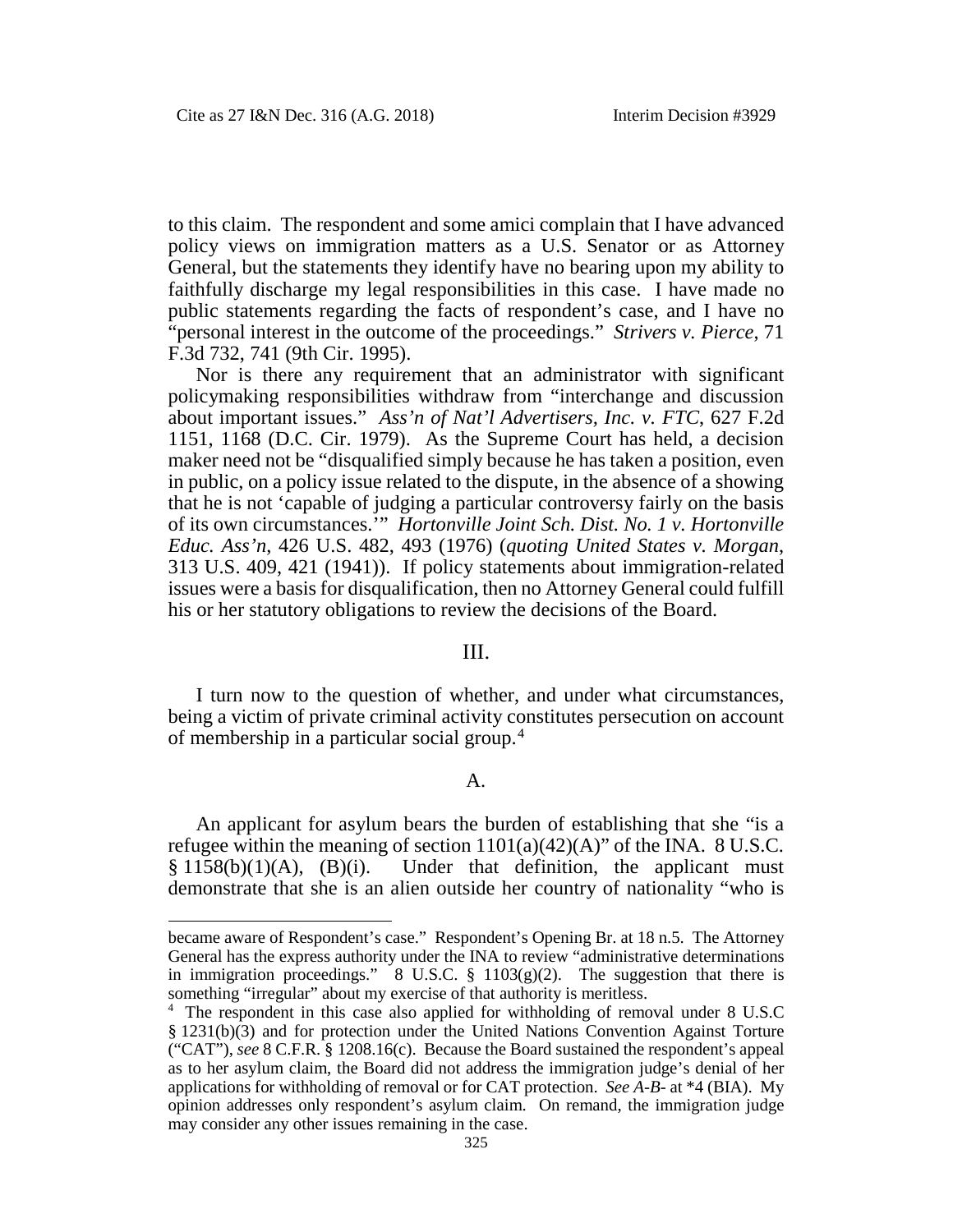unable or unwilling to return to, and is unable or unwilling to avail . . . herself of the protection of, that country because of persecution or a well-founded fear of persecution on account of race, religion, nationality, membership in a particular social group, or political opinion." *Id*. § 1101(a)(42)(A). Here, the respondent claims that she is eligible for asylum because of persecution she suffered on account of her purported membership in a particular social group—"El Salvadoran women who are unable to leave their domestic relationships where they have children in common" with their partners.

As the Board and the federal courts have repeatedly recognized, the phrase "membership in a particular social group" is ambiguous. *Matter of Acosta,* 19 I&N Dec. at 232–33; *Matter of M-E-V-G-*, 26 I&N Dec. at 230; *Matter of W-G-R-*, 26 I&N at 209; *see also*, *e*.*g*., *Ngugi v. Lynch*, 826 F.3d 1132, 1138 (8th Cir. 2016); *Gonzalez v. U.S. Att'y Gen.*, 820 F.3d 399, 404 (11th Cir. 2016); *Henriquez-Rivas v. Holder*, 707 F.3d 1081, 1083 (9th Cir. 2013) (en banc); *Mayorga-Vidal v. Holder*, 675 F.3d 9, 17 (1st Cir. 2012); *Valdiviezo-Galdamez v. U.S. Att'y Gen.*, 663 F.3d 582, 612 (3d Cir. 2011). Neither the INA nor the implementing regulations define "particular social group."<sup>[5](#page-10-0)</sup> "The concept is even more elusive because there is no clear evidence of legislative intent." *Valdiviezo-Galdamez*, 663 F.3d at 594. As then-Judge Alito noted for the court, "[r]ead in its broadest literal sense, the phrase is almost completely open-ended. Virtually any set including more than one person could be described as a 'particular social group.' Thus, the statutory language standing alone is not very instructive." *Fatin v. INS*, 12 F.3d 1233, 1238 (3d Cir. 1993) (Alito, J.).

The Attorney General has primary responsibility for construing ambiguous provisions in the immigration laws. *M-E-V-G-*, 26 I&N Dec. at 230; *see also* 8 C.F.R. § 1003.1(g). The INA provides that the "determination and ruling by the Attorney General with respect to all questions of law shall be controlling."  $8 \text{ U.S.C.} \$ § 1103(a)(1). The Attorney General's reasonable construction of an ambiguous term in the Act, such as "membership in a particular social group," is entitled to deference. *See Nat'l Cable & Telecomms. Ass'n v. Brand X Internet Servs*., 545 U.S. 967, 980 (2005); *Chevron, U.S.A., Inc. v. Natural Res. Def. Council, Inc.*, 467 U.S. 837, 844 (1984); *see also Negusie v. Holder*, 555 U.S. 511, 516 (2009)

<span id="page-10-0"></span><sup>&</sup>lt;sup>5</sup> One of Congress's primary purposes in passing the Refugee Act of 1980, Pub. L. No. 96-212, 94 Stat. 102, was to implement the principles agreed to in the United Nations Protocol Relating to the Status of Refugees, Jan. 31, 1967, 19 U.S.T. 6223, 606 U.N.T.S. 267 (entered into force Oct. 4, 1967; for the United States Nov. 1, 1968), as well as the United Nations Convention Relating to the Status of Refugees, July 28, 1951, 19 U.S.T. 6259, 189 U.N.T.S. 150 (entered into force Apr. 22, 1954)). *See INS v. Cardoza-Fonseca*, 480 U.S. 421, 436–37 (1987). The Protocol offers little insight into the definition of "particular social group," which was added to the Protocol "as an afterthought." *Acosta*, 19 I&N Dec. at 232.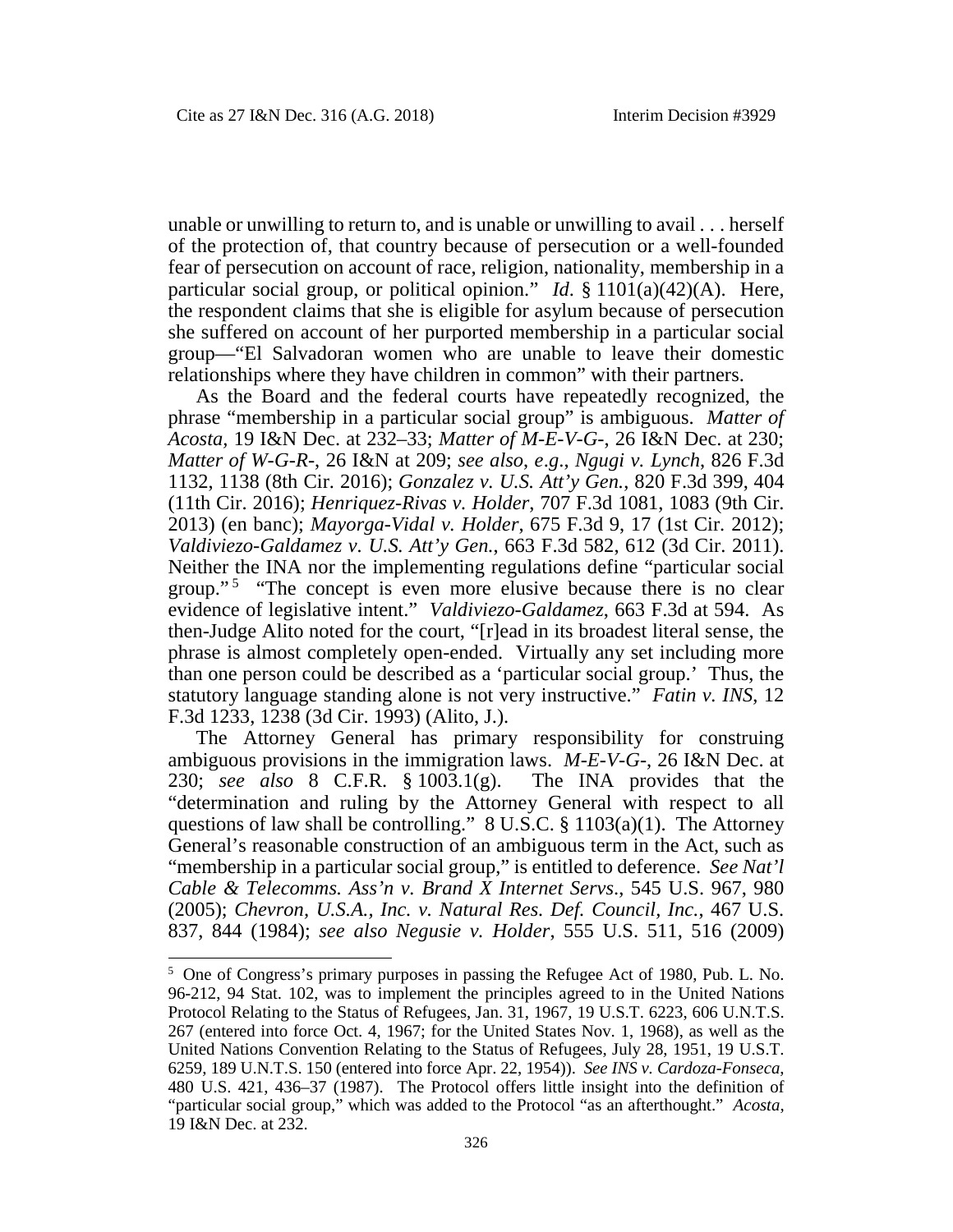("Consistent with the rule in *Chevron* . . . , the BIA is entitled to deference in interpreting ambiguous provisions of the INA."); *id*. at 525 (Scalia, J., concurring) (citing *Chevron* and agreeing that "the agency is entitled to answer" whether the alien is statutorily barred from receiving asylum); *Aguirre-Aguirre*, 526 U.S. at 425 ("judicial deference to the Executive Branch is especially appropriate in the immigration context where officials exercise especially sensitive political functions that implicate questions of foreign relations" (quotations omitted)). Thus, every court of appeals to have considered the issue has recognized that the INA's reference to the term "particular social group" is inherently ambiguous and has deferred to decisions of the Board interpreting that phrase.<sup>[6](#page-11-0)</sup>

The Supreme Court has "also made clear that administrative agencies are not bound by prior judicial interpretations of ambiguous statutory interpretations, because there is 'a presumption that Congress, when it left ambiguity in a statute meant for implementation by an agency, understood that the ambiguity would be resolved, first and foremost, by the agency, and desired the agency (rather than the courts) to possess whatever degree of discretion the ambiguity allows.'" *Matter of R-A-*, 24 I&N Dec. 629, 631 (A.G. 2008) (quoting *Brand X*, 545 U.S. at 982 (internal quotation and citations omitted)). "A court's prior judicial construction of a statute trumps an agency construction otherwise entitled to *Chevron* deference only if the prior court decision holds that its construction follows from the unambiguous terms of the statute and thus leaves no room for agency discretion." *Brand X*, 545 U.S. at 982.

B.

In a number of opinions spanning several decades, the Board has articulated and refined the standard for persecution on account of membership in a "particular social group" so that this category is not boundless. The Board first interpreted the term in *Matter of Acosta*, 19 I&N Dec. at 233. Applying the canon of *ejusdem generis*, the Board concluded that the phrase "particular social group" should be construed in a manner consistent with the other grounds for persecution in the statute's definition of refugee: race, religion, nationality, and political opinion. *Id*. Noting that each of these terms describes "a characteristic that either is beyond the power

<span id="page-11-0"></span> <sup>6</sup> *See*, *e*.*g*., *Reyes v. Lynch*, 842 F.3d 1125, 1135 (9th Cir. 2016); *Gonzalez*, 820 F.3d at 404; *Zaldana Menijar v. Lynch*, 812 F.3d 491, 498 (6th Cir. 2015); *Cantarero v. Holder*, 734 F.3d 82, 85 (1st Cir. 2013); *Cece v. Holder*, 733 F.3d 662, 668–69 (7th Cir. 2013) (en banc); *Orellana-Monson v. Holder*, 685 F.3d 511, 520 (5th Cir. 2012); *Lizama v. Holder*, 629 F.3d 440, 446 (4th Cir. 2011); *Ngengwe v. Mukasey*, 543 F.3d 1029, 1033 (8th Cir. 2008); *Niang v. Gonzales*, 422 F.3d 1187, 1199 (10th Cir. 2005); *Ucelo-Gomez v. Mukasey*, 509 F.3d 70, 72 (2d Cir. 2007); *Fatin*, 12 F.3d at 1238–39 (3d Cir. 1993).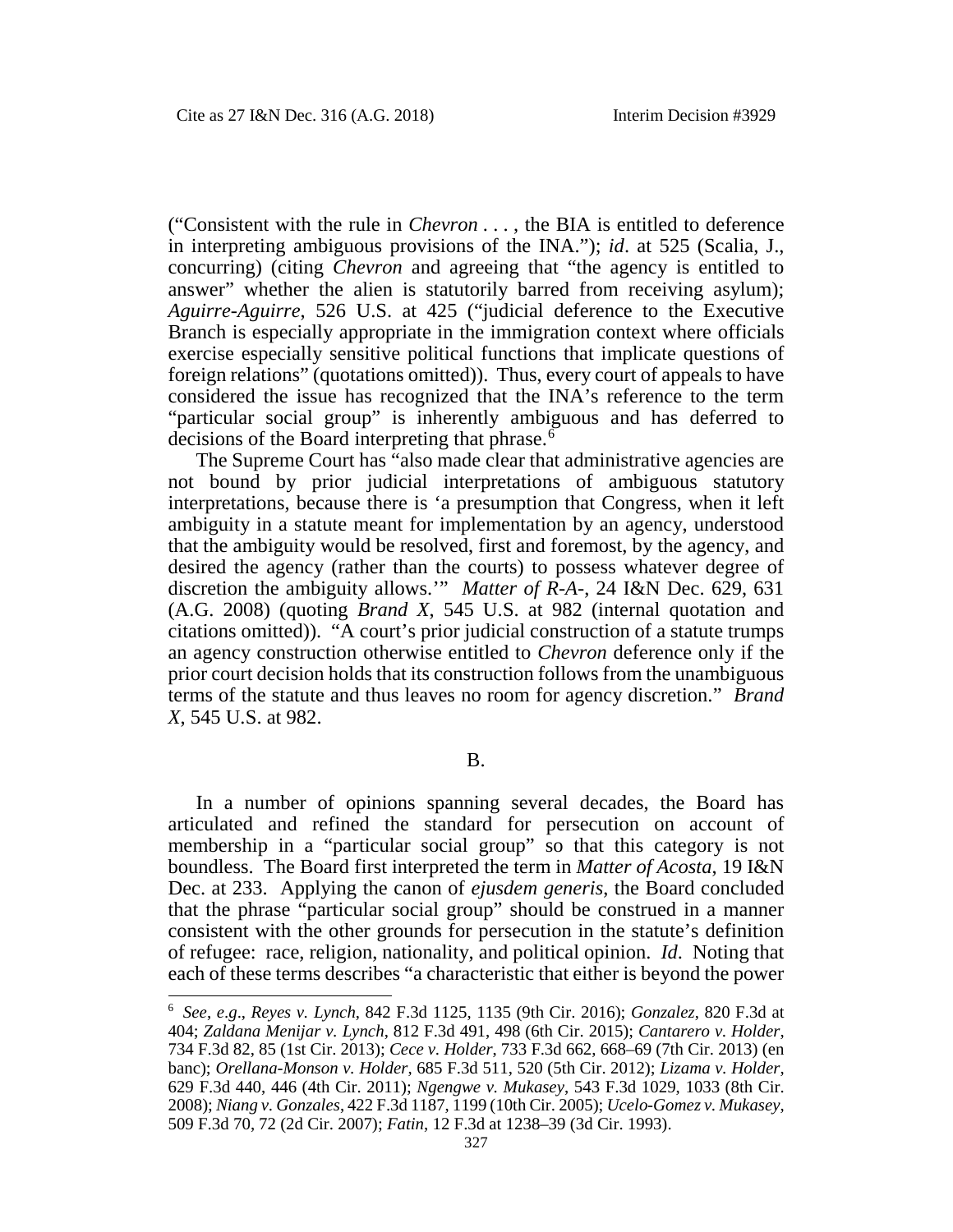of an individual to change or is so fundamental to individual identity or conscience that it ought not be required to be changed," the Board concluded that persecution on account of membership in a particular social group must similarly mean "persecution that is directed toward an individual who is a member of a group of persons all of whom share a common, immutable characteristic." *Id*. The Board stated that this definition "preserve[d] the concept that refuge is restricted to individuals who are either unable by their own actions, or as a matter of conscience should not be required, to avoid persecution." *Id*. at 234.

In 1999, the Board, sitting *en banc*, considered for the first time "whether the repeated spouse abuse inflicted on the respondent makes her eligible for asylum as an alien who has been persecuted on account of her membership in a particular social group." *R-A-*, 22 I&N Dec. at 907. In a thorough, wellreasoned opinion, the Board first looked to the plain language of the INA to determine whether Congress intended the Act to provide asylum to battered spouses who are leaving marriages to aliens having no ties to the United States. *Id*. at 913–14. Finding no definitive answer in the language of the statute, the Board "look[ed] to the way in which the other grounds in the statute's 'on account of' clause operate." *Id*. at 914. Following that "significant guidance," the Board concluded that R-A- was not eligible for asylum for two reasons. First, her claimed social group—"Guatemalan women who have been involved intimately with Guatemalan male companions, who believe that women are to live under male domination" did not qualify as a "particular social group" under the INA. *Id*. at 917–18. And second, even if it did qualify, she failed to show a sufficient nexus between her husband's abuse and her membership in that social group. *Id*. at 923.

The Board first observed that the purported social group appeared "to have been defined principally, if not exclusively, for purposes of this asylum case, and without regard to the question of whether anyone in Guatemala perceives this group to exist in any form whatsoever." *Id*. at 918. The Board found "little or no relation [of the purported social group] to the way in which Guatemalans might identify subdivisions within their own society or otherwise might perceive individuals either to possess or to lack an important characteristic or trait." *Id*. The Board reasoned that for a social group to be viable for asylum purposes, there must be some showing of how the immutable characteristic shared by the group is understood in the alien's home country so that the Board can "understand that the potential persecutors in fact see persons sharing the characteristic as warranting suppression or the infliction of harm." *Id*.

The Board held that a "particular social group" should be recognized and understood to be a societal faction or a recognized segment of the population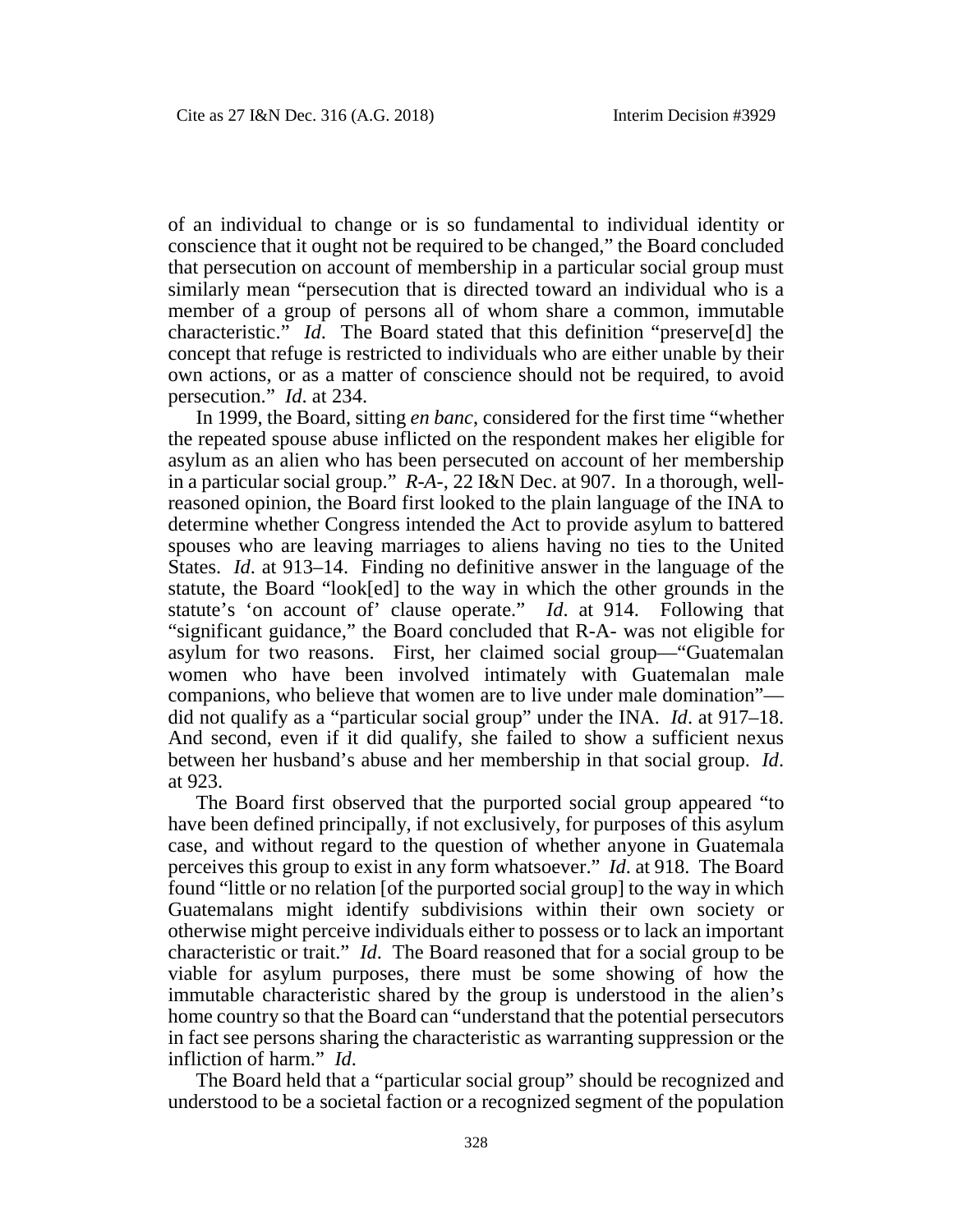in the alien's society. *R-A-*, 22 I&N Dec. at 918. The Board found that R-A- had "shown neither that the victims of spouse abuse view themselves as members of this group, nor, most importantly, that their male oppressors see their victimized companions as part of this group." *Id*. Without such a showing, the Board concluded that "if the alleged persecutor is not even aware of the group's existence, it becomes harder to understand how the persecutor may have been motivated by the victim's 'membership' in the group to inflict the harm on the victim." *Id*. at 919.

In addition to holding that R-A-*'s* proposed group did not qualify as a "particular social group," the Board also held that she had not shown the persecution was "on account of" her membership in the group. *Id*. at 920; *see* 8 U.S.C. § 1101(a)(42)(A). Even if the Board were to accept the respondent's proposed social group, she "has not established that her husband has targeted and harmed [R-A*-*] because he perceived her to be a member of this particular social group." *R-A-*, 22 I&N Dec. at 920. R-A-'s husband targeted her "because she was his wife, not because she was a member of some broader collection of women, however defined, whom he believed warranted the infliction of harm." *Id*.

On January 19, 2001, Attorney General Reno summarily vacated *R-A-* and directed the Board to stay consideration of the case pending final publication of a proposed rule offering guidance on the definitions of "persecution" and "membership in a particular social group" and what it means to be "on account of" a protected characteristic. *R-A-*, 22 I&N Dec. at 906; *see also* 65 Fed. Reg. 76,588, 76,588 (Dec. 7, 2000). No final rule ever issued, however. In September 2008, Attorney General Mukasey lifted the stay and directed the Board to reconsider the case in light of intervening Board and judicial decisions. *Matter of R-A-*, 24 I&N Dec. 629, 630 (A.G. 2008). In December 2009, before the Board issued an opinion, R-A- and DHS jointly stipulated that she was eligible for asylum, resolving the case. *See A-R-C-G-*, 26 I&N Dec. at 391–92 n.12.

Despite its vacatur, both the Board and federal courts have continued to rely upon *R-A-*. In 2014, the Board stated that the 1999 opinion's "role in the progression of particular social group claims remains relevant." *M-E-V-G-*, 26 I&N Dec. at 231 n.7. In 2013, the Ninth Circuit recognized that although "*R-A-* was later vacated[,] . . . litigants and other courts have relied heavily upon its analysis." *Henriquez-Rivas*, 707 F.3d at 1090 n.11. And in 2011, the Third Circuit quoted *R-A-* at length because "*R-A-* is so important to the claim before us here." *Valdiviezo-Galdamez*, 663 F.3d at 596–97 & n.8.

In the years since *R-A-*, the Board has refined its interpretation of "particular social group" on a case-by-case basis. In *Matter of C-A-*, 23 I&N Dec. 951, 959 (BIA 2006), *aff'd sub nom. Castillo-Arias v. U.S. Att'y Gen.*,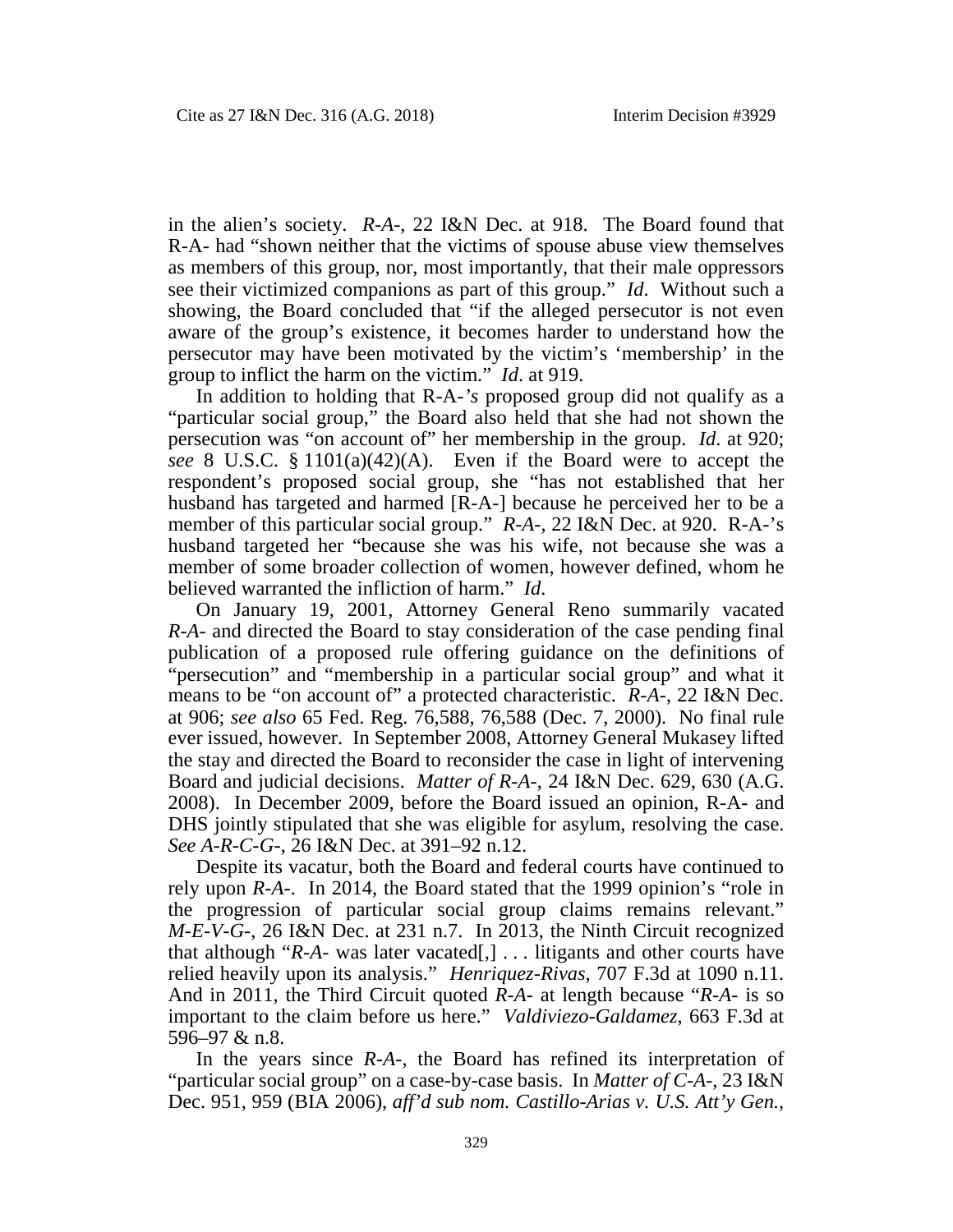446 F.3d 1190 (11th Cir. 2006), the Board held that a cognizable "particular social group" should generally be "easily recognizable and understood by others to constitute social groups." In *S-E-G-*, 24 I&N Dec. at 584, the Board defined the "particularity" requirement as "whether the proposed group can accurately be described in a manner sufficiently distinct that the group would be recognized, in the society in question, as a discrete class of persons." In *Matter of E-A-G-*, 24 I&N Dec. 591, 594 (BIA 2008), the Board further explained that "the extent to which members of a society perceive those with the characteristic in question as members of a social group—is of particular importance in determining whether an alien is a member of a claimed particular social group."

In 2014, the Board issued a pair of complementary precedential opinions, *M-E-V-G-* and *W-G-R-*, clarifying what is necessary to establish a particular social group. In those cases, the Board held that an asylum applicant claiming membership in a particular social group must "establish that the group is (1) composed of members who share a common immutable characteristic, (2) defined with particularity, and (3) socially distinct within the society in question." *M-E-V-G-*, 26 I&N Dec. at 234, 237; *see also W-G-R-*, 26 I&N Dec. at 212. The Board explained that those applicants also bear the burden of showing that their membership was a central reason for their persecution, and that their home government was "unable or unwilling to control" the persecutors. *W-G-R-*, 26 I&N Dec. at 224 & n.8.

Again echoing *R-A-*, the Board explained that the requirement that a group be socially distinct "considers whether those with a common immutable characteristic are set apart, or distinct, from other persons within the society in some significant way. In other words, if the common immutable characteristic were known, those with the characteristic in the society in question would be meaningfully distinguished from those who do not have it." *M-E-V-G-*, 26 I&N Dec. at 238. Members of a particular social group will generally understand their own affiliation with that group, as will other people in their country. *Id*. To be socially distinct, a particular social group "must be perceived as a group by society." *Id*. at 240.

*M-E-V-G-* also clarified that "a group's recognition for asylum purposes is determined by the perception of the society in question, rather than by the perception of the persecutor." *Id*. at 242. The Board explained that to do otherwise would create two significant problems. First, it would conflate the inquiry into whether a "particular social group" is cognizable under the INA with the separate and distinct requirement that the persecution be "on account of" membership. *Id*. Second, defining a particular social group from the perspective of the persecutor would contradict the Board's prior holding that a social group may not be defined exclusively by the fact that its members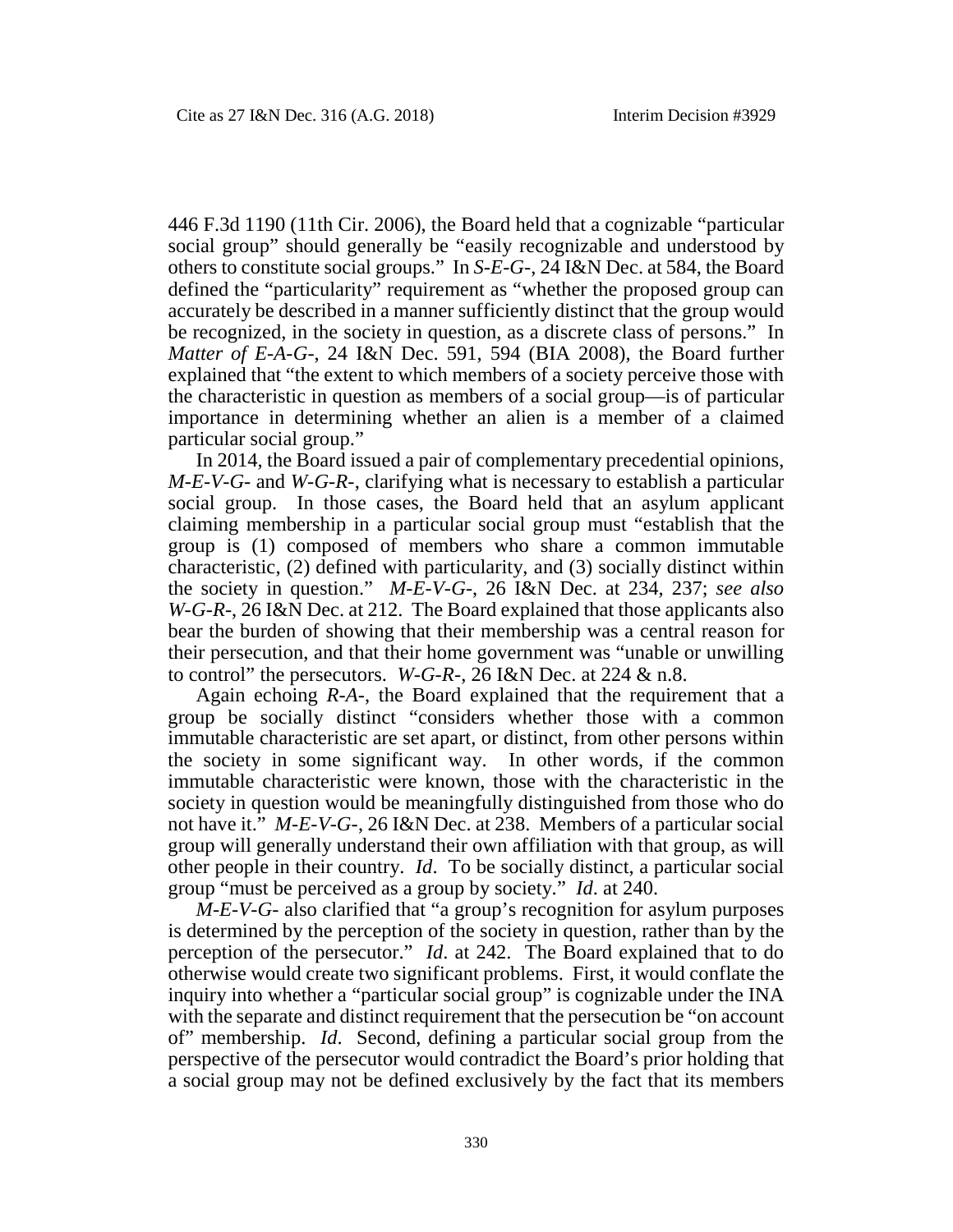have been subjected to harm. *Id*. (citing *Matter of A-M-E- & J-G-U-*, 24 I&N Dec. 69, 74 (BIA 2007)).

Finally, the Board explained that this definition did not abrogate or depart from *Acosta*, 19 I&N Dec. 211, or the Board's other decisions, but rather clarified how the definition of "particular social group" had developed through case-by-case adjudication. *See W-G-R-*, 26 I&N Dec. at 212; *M-E-V-G-*, 26 I&N Dec. at 244–47.

## C.

Although the Board has articulated a consistent understanding of the term "particular social group," not all of its opinions have properly applied that framework. Shortly after *M-E-V-G-* and *W-G-R-*, the Board decided *A-R-C-G-*, 26 I&N Dec. 388, which held that "married women in Guatemala who are unable to leave their relationship" could constitute a particular social group, *id*. at 392. Importantly, the Board based its decision on DHS's concessions that: (1) A-R-C-G- suffered harm rising to the level of past persecution; (2) A-R-C-G-'s persecution was on account of her membership in a particular social group; and (3) A-R-C-G-'s particular social group was cognizable under the INA. *Id*. at 392–95. In fact, the only legal question not conceded by DHS was whether, under applicable Eighth Circuit law, the Guatemalan government was unwilling or unable to control her husband. *Id*. at 395; *see also Gutierrez-Vidal v. Holder*, 709 F.3d 728, 732 (8th Cir. 2013) (asylum applicant must show that assaults were either condoned by the government or were committed by private actors that the government was unwilling or unable to control). The Board declined to answer that question, electing instead to remand for further proceedings.

Because of DHS's multiple concessions, the Board performed only a cursory analysis of the three factors required to establish a particular social group. The Board concluded that A-R-C-G-'s purported particular social group was "composed of members who share the common immutable characteristic of gender," and that "marital status can be an immutable characteristic where the individual is unable to leave the relationship." *A-R-C-G-*, 26 I&N Dec. at 392–93. With respect to particularity, the Board observed that the terms defining the group—"married," "women," and "unable to leave the relationship"—had commonly accepted definitions within Guatemalan society. *Id.* at 393. And finally, with respect to social distinction, the Board cited evidence that Guatemala has a "culture of machismo and family violence," and that although Guatemala's criminal laws that prohibit domestic violence, "enforcement can be problematic because the National Civilian Police often failed to respond to requests for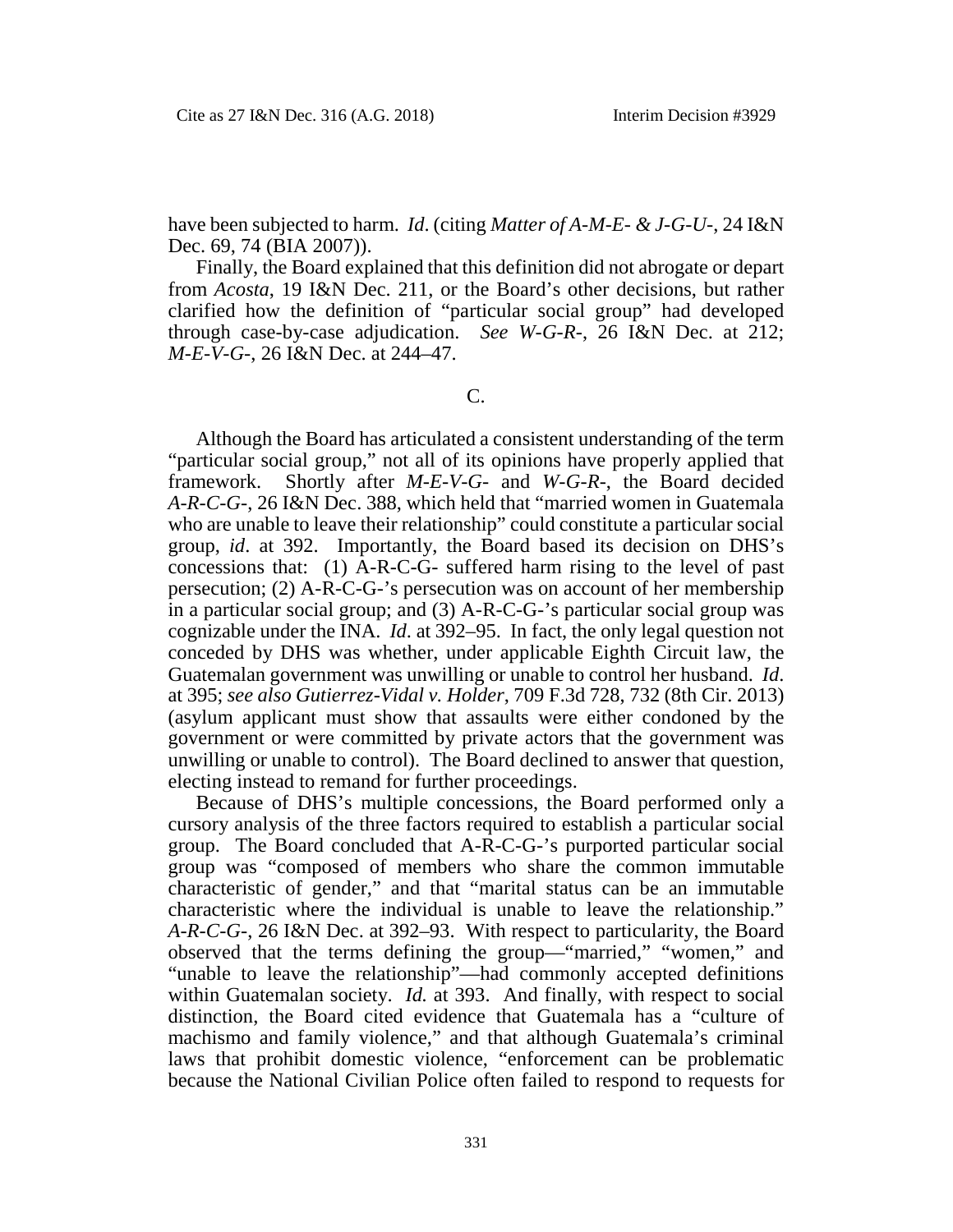assistance related to domestic violence." *Id.* at 394 (quotation marks omitted).

Subsequent Board decisions, including the decision certified here, have read *A-R-C-G-* as categorically extending the definition of a "particular social group" to encompass most Central American domestic violence victims. Like *A-R-C-G-*, these ensuing decisions have not performed the detailed analysis required. For instance, the Board's decision in this case offered only the conclusory statement that the respondent's proposed group was "substantially similar to that which we addressed in *Matter of A-R-C-G-*," and that the "totality of the evidence, including the 2014 El Salvador Human Rights Report, establishes that the group is sufficiently particular and socially distinct in El Salvadoran Society." *A-B-* at \*2. The Board's entire analysis of the respondent's proposed particular social group consisted of only two sentences. *Id*. Other Board opinions have similarly treated *A-R-C-G-* as establishing a broad new category of cognizable particular social groups. *See, e.g.*, *Matter of D-M-R-* (BIA June 9, 2015); *Matter of E-M-* (BIA Feb. 18, 2015).

By contrast, several courts of appeals have expressed skepticism about *A-R-C-G-*. In *Velasquez v. Sessions*, the Fourth Circuit concluded that the petitioner's asylum claim concerned personal, private conflict rather than persecution on a protected ground. 866 F.3d at 197. The court distinguished *A-R-C-G-* "because, there, the Government conceded that the mistreatment suffered by the alien was, at least for one central reason, on account of her membership in a cognizable particular social group." 866 F.3d at 195 n.5 (quotation marks and alterations omitted). In *Fuentes-Erazo*, the Eighth Circuit declined to approve a particular social group of "Honduran women in domestic relationships who are unable to leave their relationships" after distinguishing *A-R-C-G-* because there "the petitioner's actual membership in the proposed particular social group was undisputed." 848 F.3d at 853. And in *Jeronimo v. U.S. Attorney General*, 678 F. App'x 796 (11th Cir. 2017), the Eleventh Circuit denied the asylum application of a woman who claimed membership in a group of "indigenous women who live with a domestic partner and who suffer abuse and cannot leave safely from that domestic partner relationship." *Id.* at 802–03. The court recognized that in *A-R-C-G-*, "DHS had conceded the petitioner had suffered past persecution and the persecution was because of membership in a particular social group." *Id.* at  $802.7$  $802.7$ 

<span id="page-16-0"></span> <sup>7</sup> Other appellate courts have resisted attempts to expand *A-R-C-G-*'s reach. *See*, *e*.*g.*, *Menjivar-Sibrian v. U.S. Att'y Gen*., \_\_\_ F. App'x. \_\_\_, 2018 WL 1415126, at \*1 (11th Cir. Mar. 22, 2018) ("women abused by her partner she cannot control" is not a cognizable social group where defining attribute of proposed group is having suffered persecution);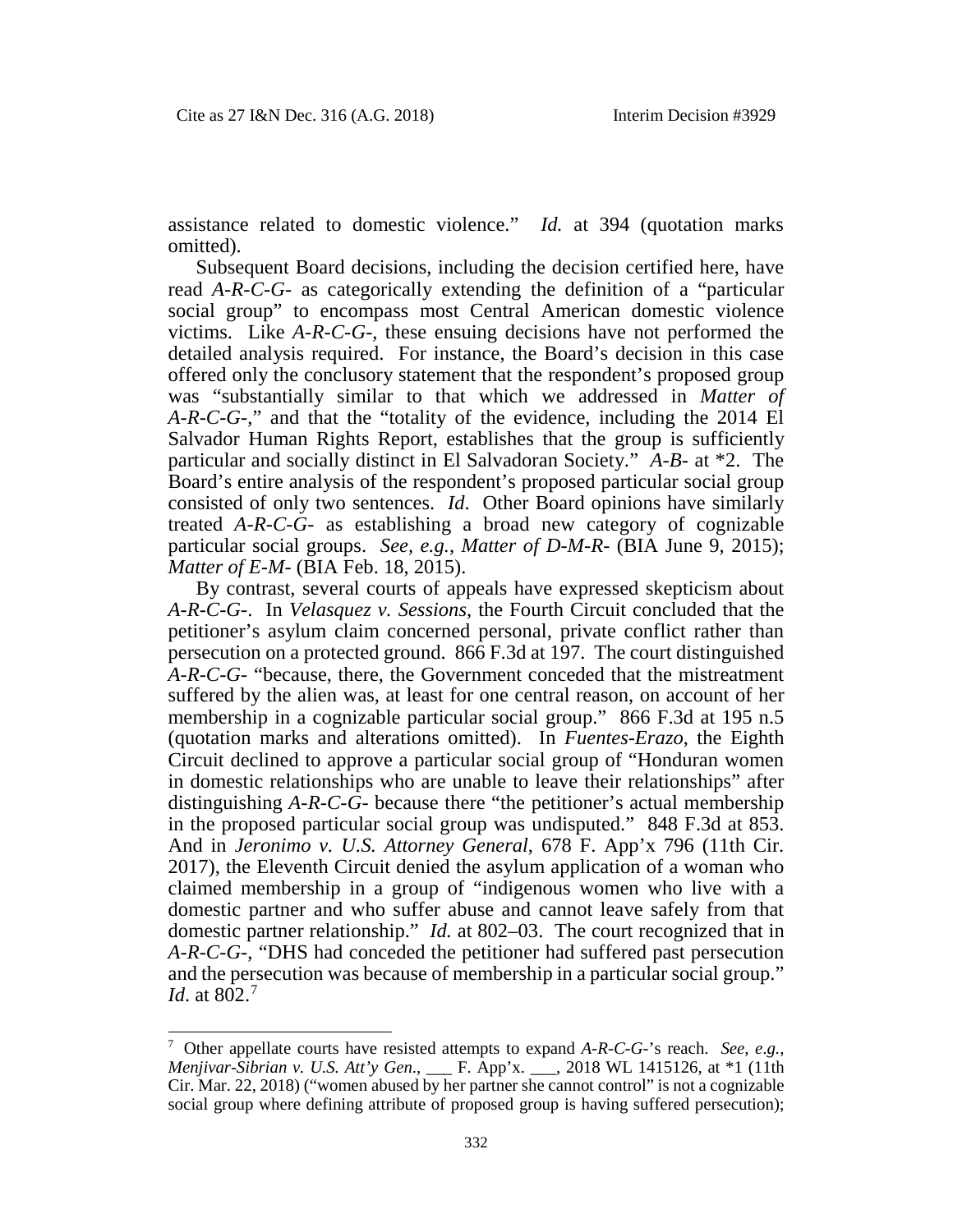$\overline{a}$ 

## IV.

*A-R-C-G-* was wrongly decided and should not have been issued as a precedential decision. DHS conceded almost all of the legal requirements necessary for a victim of private crime to qualify for asylum based on persecution on account of membership in a particular social group.[8](#page-17-0) To the extent that the Board examined the legal questions, its analysis lacked rigor and broke with the Board's own precedents.

#### A.

The Board should not have issued *A-R-C-G-* as a precedential opinion because DHS conceded most of the relevant legal questions. Precedential opinions of the Board are binding on immigration judges and guide the resolution of future cases. *See* 8 C.F.R. § 1003.1(d)(1) ("[T]he Board, through precedent decisions, shall provide clear and uniform guidance to the Service, the immigration judges, and the general public on the proper interpretation and administration of the [INA] and its implementing regulations."). Yet the parties in *A-R-C-G-* decided significant legal issues on consent, and such concessions should not set precedential rules. Many of the issues that DHS conceded—such as the "existence of [the proposed] particular social group in Guatemala"—effectively stipulated key legal questions.

*Solorzano-De Maldonado v. Sessions*, \_\_\_ F. App'x \_\_\_, 2018 WL 1192988, at \*1 (5th Cir. Mar. 7, 2018) ("single women living alone targeted by gangs for sexual abuse" does not constitute a socially distinct group in Salvadoran society); *Perez-Rabanales v. Sessions*, 881 F.3d 61, 66 (1st Cir. 2018) (finding that purported social group of "Guatemalan women who try to escape systemic and severe violence but who are unable to receive official protection" lacked particularity and social distinction"); *Vega-Ayala*, 833 F.3d at 39 ("Being in an intimate relationship with a partner who views you as property is not an immutable characteristic.").

<span id="page-17-0"></span><sup>8</sup> In *Matter of L-E-A-*, 27 I&N Dec. 40 (BIA 2017), the Board similarly used key concessions by DHS to recognize a particular social group that might not have withstood the rigorous legal analysis required by Board precedent. The respondent and DHS "agree[d] that the immediate family unit of the respondent's father qualifies as a particular social group" and "that if family membership is a central reason for persecuting an asylum applicant, nexus may be established." *Id*. at 42. There is reason to doubt that a nuclear family can comprise a particular social group under the statute. *See, e.g.*, *Thomas v. Gonzales*, 409 F.3d 1177, 1192 (9th Cir.) (en banc) (Rymer, J., dissenting), *rev'd*, 547 U.S. 183 (2005). Although the validity of the particular social group analysis in *Matter of L-E-A-* is beyond the scope of this opinion, the case reflects another instance where the Board purported to decide significant legal questions based upon concessions by the parties, rather than the appropriate legal analysis.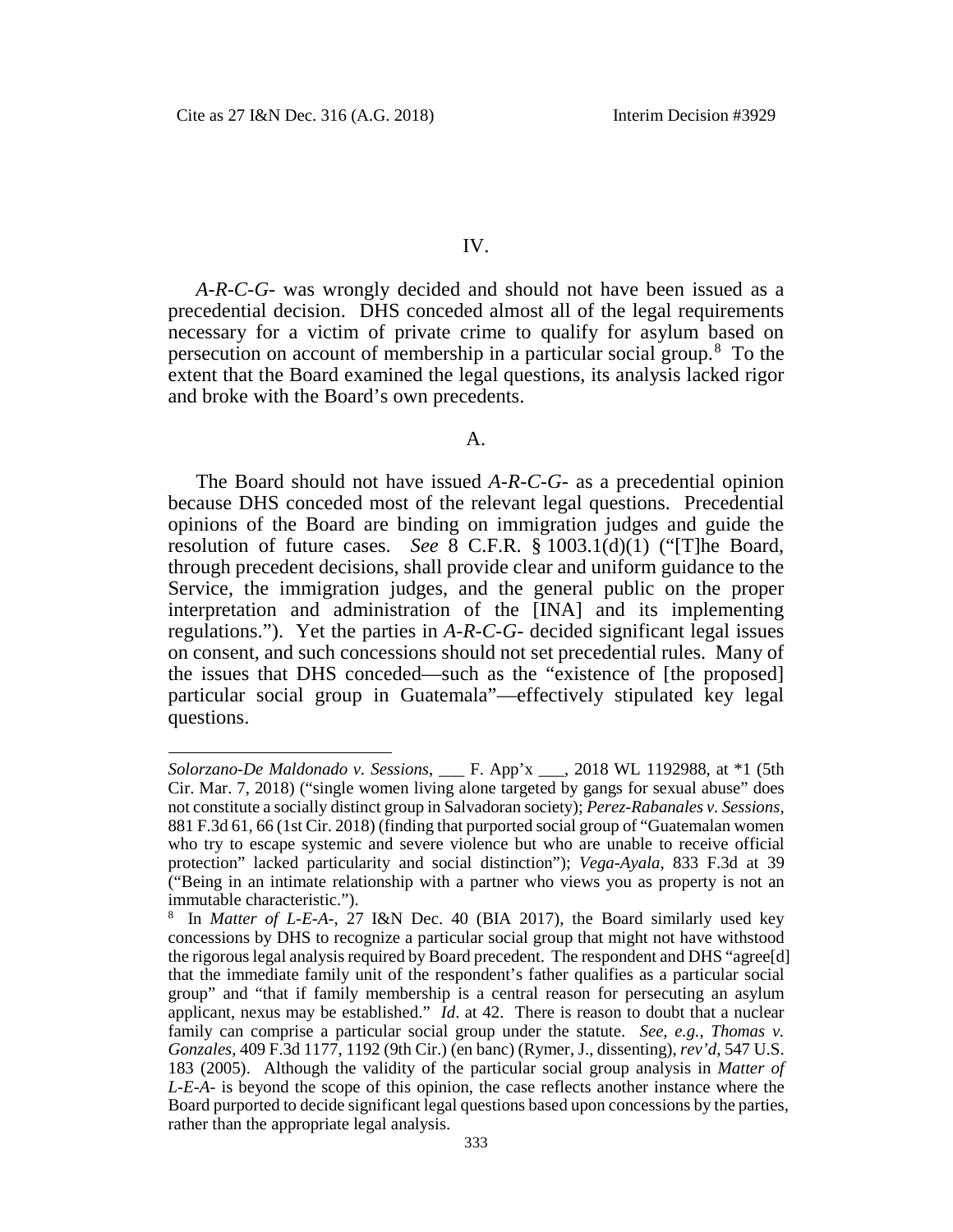But "[p]arties may not stipulate to the legal conclusions to be reached by the court." *TI Fed. Credit Union v. DelBonis*, 72 F.3d 921, 928 (1st Cir. 1995) (internal quotation marks and alterations omitted); *see also Swift & Co. v. Hocking Valley Ry. Co.*, 243 U.S. 281, 289 (1917) ("If the stipulation is to be treated as an agreement concerning the legal effect of admitted facts, it is obviously inoperative; since the court cannot be controlled by agreement of counsel on a subsidiary question of law."). The same principle has long applied before the Board. *Matter of A-*, 4 I&N Dec. 378, 384 (BIA 1951); *see also Sagastume v. Holder*, 490 F. App'x 712, 715–16 (6th Cir. 2012) (holding that immigration judge did not err in denying voluntary departure even though the parties had stipulated that the petitioner would qualify for such relief because "[p]arties cannot stipulate around a statutory requirement"). Given the decision's significant limitations in guiding future decisionmakers, the Board should not have designated *A-R-C-G-* as a precedential decision.

## B.

Had the Board properly analyzed the issues, then it would have been clear that the particular social group was not cognizable. The Board's approach in *A-R-C-G-* was contrary to the appropriate way that the Board has in the past, and must in the future, approach such asylum claims. By accepting DHS's concessions as conclusive, the Board in *A-R-C-G-* created a misleading impression concerning the cognizability of similar social groups, and the viability of asylum claims premised upon persecution on account of membership in such groups.

1.

In *A-R-C-G-*, DHS conceded that A-R-C-G- was a member of a "cognizable" social group that was both particular and socially distinct. *Id*. at 392–95. The Board thus avoided considering whether A-R-C-G- could establish the existence of a cognizable particular social group without defining the group by the fact of persecution. *M-E-V-G-*, 26 I&N Dec. at 232; *W-G-R-*, 26 I&N Dec. at 215; *see also Perez-Rabanales v. Sessions*, 881 F.3d 61, 67 (1st Cir. 2018); *Rreshpja v. Gonzales*, 420 F.3d 551, 556 (6th Cir. 2005); *Jonaitiene v. Holder*, 660 F.3d 267, 271 (7th Cir. 2011); *Castillo-Arias v. U.S. Att'y Gen.*, 446 F.3d 1190, 1198 (11th Cir. 2006); *Moreno v. Lynch*, 628 Fed. Appx. 862, 865 (4th Cir. 2015).

To be cognizable, a particular social group *must* "exist independently" of the harm asserted in an application for asylum or statutory withholding of removal. *M-E-V-G-*, 26 I&N Dec. at 236 n.11, 243; *W-G-R-*, 26 I&N Dec.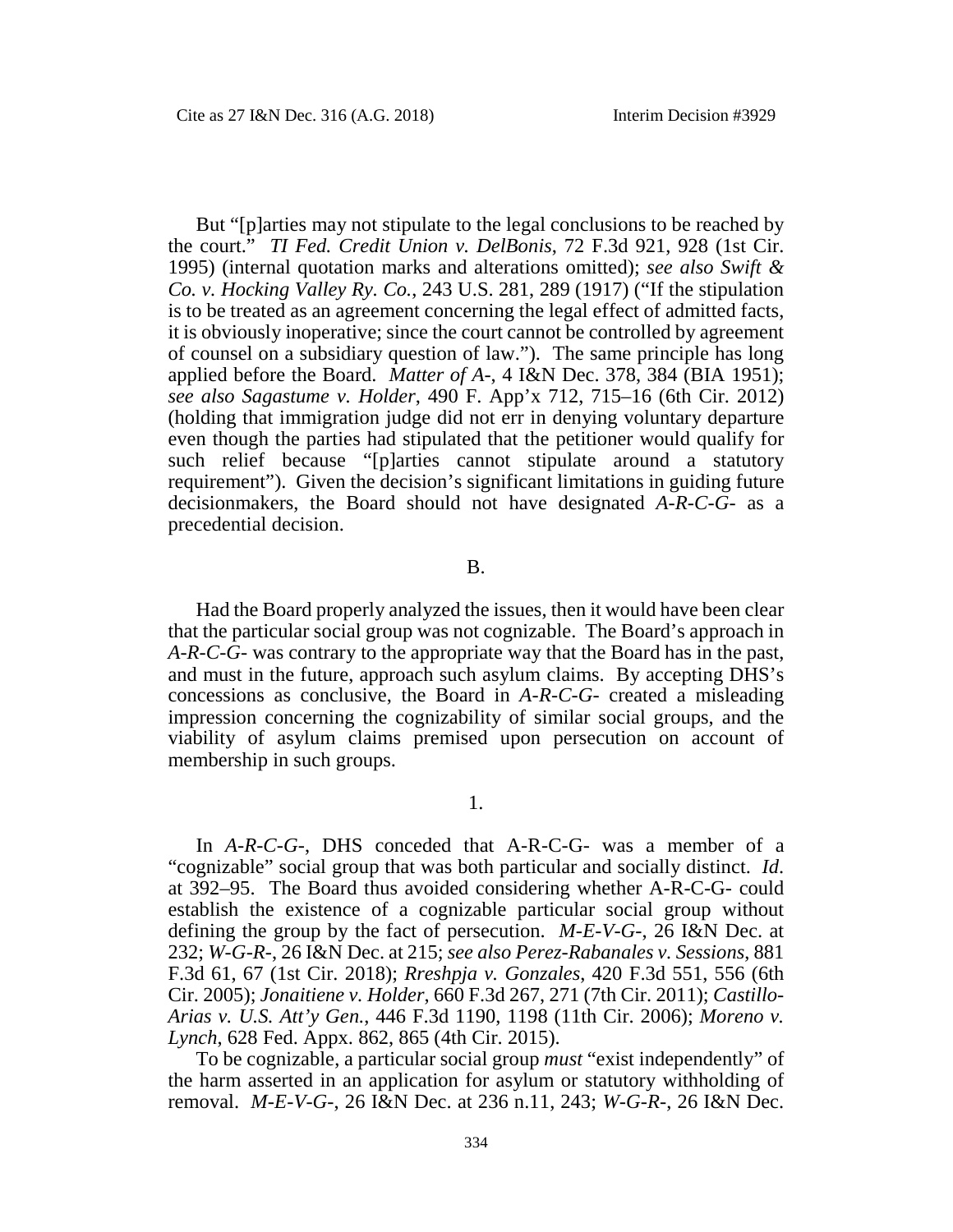at 215; *Perez-Rabanales*, 881 F.3d at 67; *Lukwago v. Ashcroft*, 329 F.3d 157, 172 (3d Cir. 2003). If a group is defined by the persecution of its members, then the definition of the group moots the need to establish actual persecution. For this reason, "[t]he individuals in the group must share a narrowing characteristic other than their risk of being persecuted." *Rreshpja*, 420 F.3d at 556 ("If the group with which Rreshpja is associated is defined noncircularly—i.e., simply as young attractive Albanian women—then any young Albanian woman who possesses the subjective criterion of being 'attractive' would be eligible for asylum in the United States."). *A-R-C-G-* never considered that "married women in Guatemala who are unable to leave their relationship" was effectively defined to consist of women in Guatemala who are victims of domestic abuse because the inability "to leave" was created by harm or threatened harm.

In accepting DHS's concession that this proposed particular social group was defined with particularity, the Board limited its analysis to concluding that the terms used to describe the group—"married," "women," and "unable to leave the relationship"—have commonly accepted definitions within Guatemalan society. *A-R-C-G-*, 26 I&N Dec. at 393. But that misses the point. To say that each term has a commonly understood definition, standing alone, does not establish that these terms have the requisite particularity in identifying a distinct social group as such, or that people who meet all of those criteria constitute a discrete social group. A particular social group must not be "amorphous, overbroad, diffuse, or subjective," and "not every 'immutable characteristic' is sufficiently precise to define a particular social group." *M-E-V-G-*, 26 I&N Dec. at 239. The Board's scant analysis did not engage with these requirements or show that A-R-C-G-'s proposed group was "defined by characteristics that provide a clear benchmark for determining who falls within the group." *M-E-V-G-*, 26 I&N Dec. at 239.

Social groups defined by their vulnerability to private criminal activity likely lack the particularity required under *M-E-V-G-*, given that broad swaths of society may be susceptible to victimization. For example, groups comprising persons who are "resistant to gang violence" and susceptible to violence from gang members on that basis "are too diffuse to be recognized as a particular social group." *Constanza v. Holder*, 647 F.3d 749, 754 (8th Cir. 2011); *see also*, *e*.*g*., *S-E-G-*, 24 I&N Dec. at 588; *Lizama v. Holder*, 629 F.3d 440, 447 (4th Cir. 2011); *Larios v. Holder*, 608 F.3d 105, 109 (1st Cir. 2010); *Lushaj v. Holder*, 380 F. App'x 41, 43 (2d Cir. 2010); *Barrios v. Holder*, 581 F.3d 849, 855 (9th Cir. 2009). Victims of gang violence often come from all segments of society, and they possess no distinguishing characteristic or concrete trait that would readily identify them as members of such a group.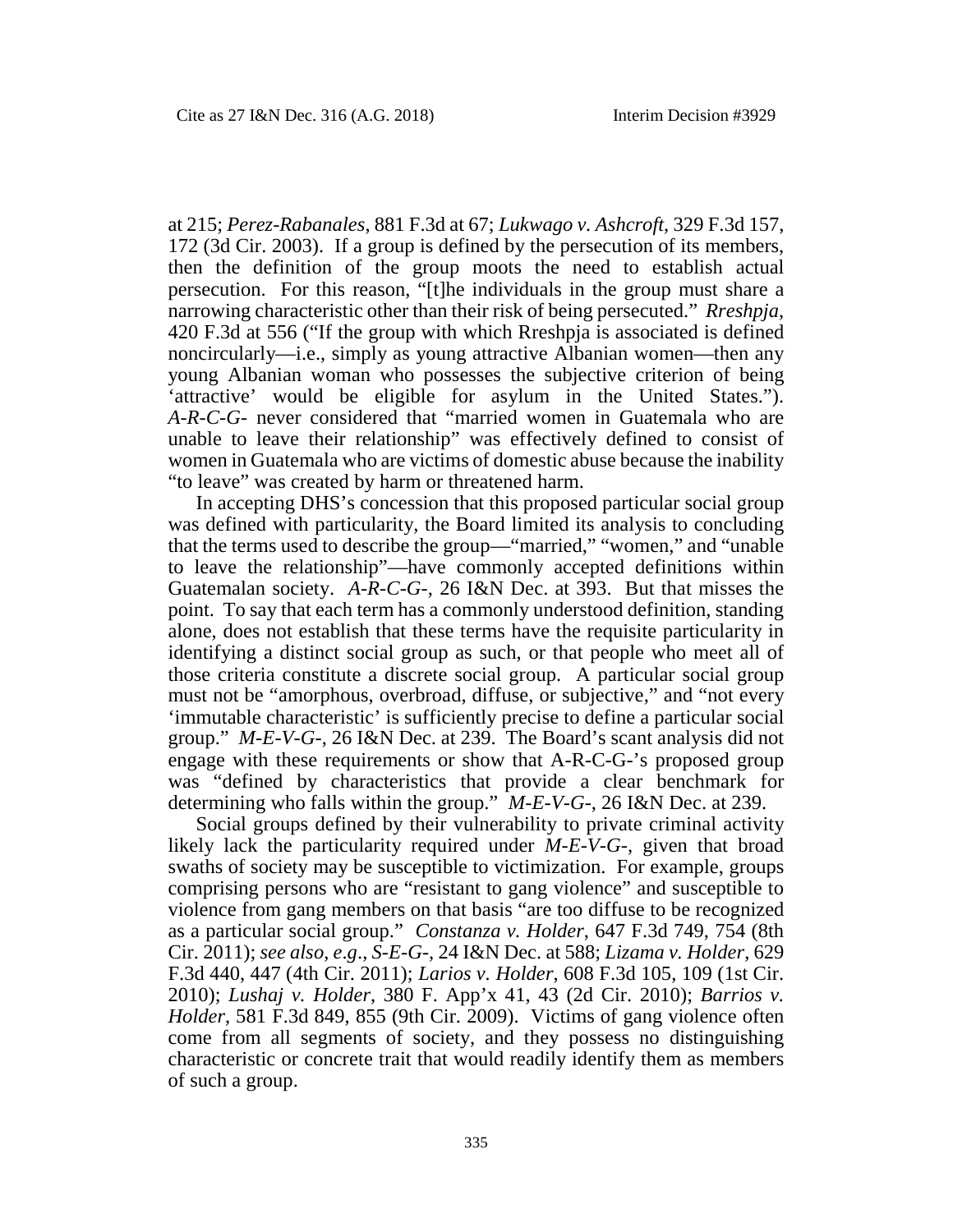Particular social group definitions that seek to avoid particularity issues by defining a narrow class—such as "Guatemalan women who are unable to leave their domestic relationships where they have children in common" will often lack sufficient social distinction to be cognizable as a distinct social group, rather than a description of individuals sharing certain traits or experiences. *See R-A-*, 22 I&N Dec. at 918 (holding that R-A- failed to show that her claimed social group "is a group that is recognized and understood to be a societal faction, or is otherwise a recognized segment of the population, within Guatemala"). A particular social group must avoid, consistent with the evidence, being too broad to have definable boundaries and too narrow to have larger significance in society.

DHS similarly admitted that *A-R-C-G-'s* proposed particular social group was socially distinct by conceding that it was cognizable. *A-R-C-G-*, 26 I&N Dec. at 392. In support of that concession, the Board cited evidence that Guatemala has a "culture of machismo and family violence" and that, although Guatemala has laws in place to prosecute domestic violence crimes, "enforcement can be problematic because the National Civilian Police often failed to respond to requests for assistance related to domestic violence." *Id*. at 3[9](#page-20-0)4 (quotation marks omitted).<sup>9</sup> The Board provided no explanation for why it believed that that evidence established that Guatemalan society perceives, considers, or recognizes "married women in Guatemala who are unable to leave their relationship" to be a distinct social group. But the key thread running through the particular social group framework is that social groups must be classes recognizable by society at large. *See W-G-R-*, 26 I&N Dec. at 217 ("To have the 'social distinction' necessary to establish a particular social group, there must be evidence showing that society in general perceives, considers, or recognizes persons sharing the particular characteristic to be a group."). Membership in a particular tribe or clan within a society is an instructive example: those distinctions often constitute a "particular social group" because that is a "highly recognizable, immutable characteristic" that makes members recognized in society as a group. *In re H-*, 21 I&N Dec. 337, 342–43 (BIA 1996). By contrast, there is significant room for doubt that Guatemalan society views these women, as horrible as their personal circumstances may be, as members of a distinct group in society, rather than each as a victim of a particular abuser in highly individualized circumstances.

<span id="page-20-0"></span> <sup>9</sup> On this point, I note that conclusory assertions of countrywide negative cultural stereotypes, such as *A-R-C-G-*'s broad charge that Guatemala has a "culture of machismo and family violence" based on an unsourced partial quotation from a news article eight years earlier, neither contribute to an analysis of the particularity requirement nor constitute appropriate evidence to support such asylum determinations.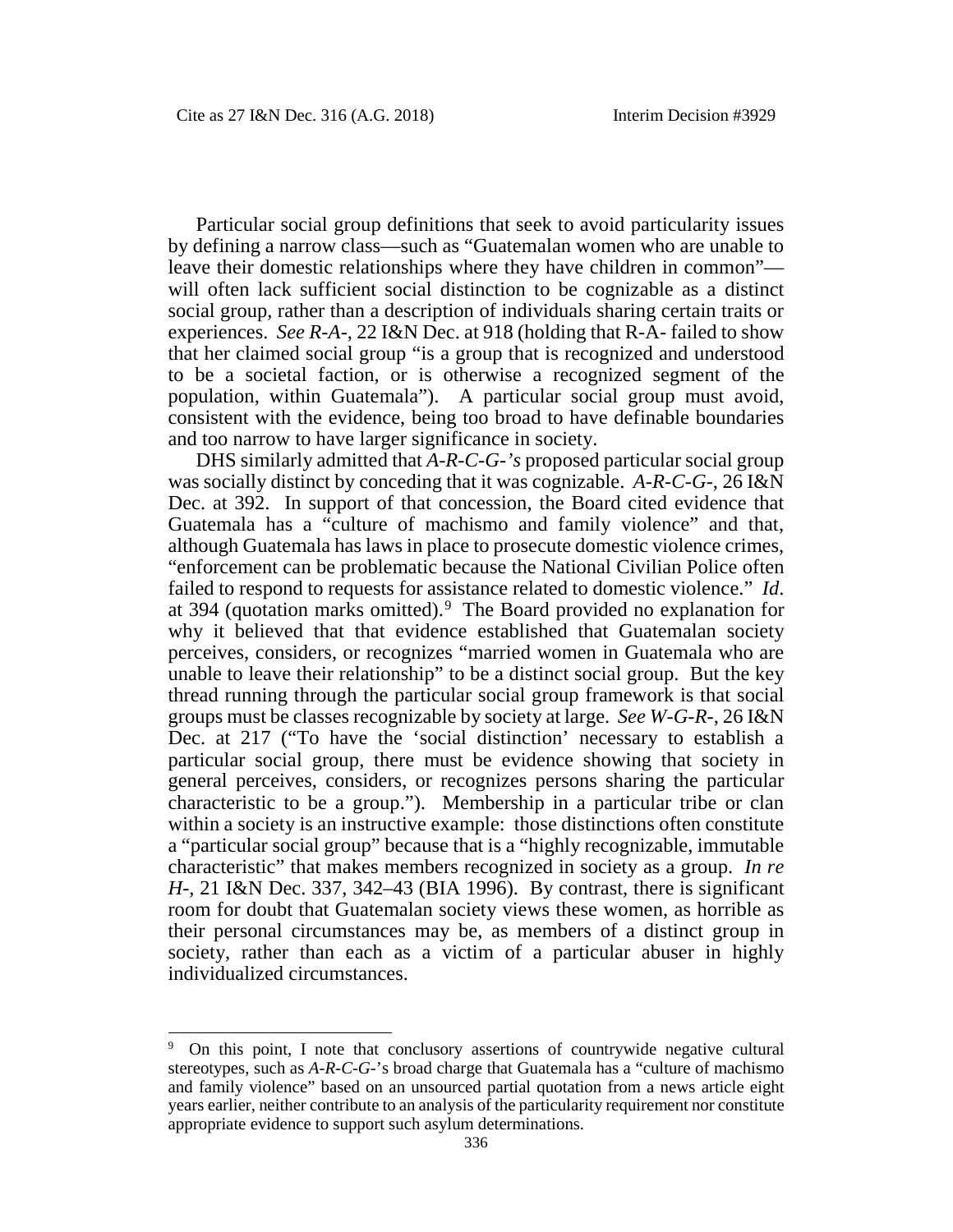In *A-R-C-G-*, DHS also conceded that the respondent established that she had suffered past persecution. 26 I&N Dec. at 392. It can be especially difficult, however, for victims of private violence to prove persecution because "[p]ersecution is something a *government* does," either directly or indirectly by being unwilling or unable to prevent private misconduct. *Hor v. Gonzales*, 400 F.3d 482, 485 (7th Cir. 2005) (emphasis in original). Persecution under the asylum statute "does not encompass all treatment that our society regards as unfair, unjust, or even unlawful or unconstitutional." *Fatin*, 12 F.3d at 1240.

Board precedents have defined "persecution" as having three specific elements. First, "persecution" involves an intent to target a belief or characteristic. *See Matter of L-E-A-*, 27 I&N Dec. 40, 44 n.2 (BIA 2017) (citing *Acosta*, 19 I&N Dec. at 222). Yet private criminals are motivated more often by greed or vendettas than by an intent to "overcome [the protected] characteristic of the victim." *Matter of Kasinga*, 21 I&N Dec. 357, 365 (BIA 1996). For example, in *R-A-*, R-A-'s husband targeted her "because she was his wife, not because she was a member of some broader collection of women, however defined, whom he believed warranted the infliction of harm." 22 I&N Dec. at 920.

Second, the level of harm must be "severe." *Matter of T-Z-*, 24 I&N Dec. 163, 172–73 (BIA 2007). Private violence may well satisfy this standard, and I do not question that A-R-C-G-'s claims of repugnant abuse by her exhusband were sufficiently severe.

Third, the harm or suffering must be "inflicted either by the government of a country or by persons or an organization that the government was unable or unwilling to control." *Acosta*, 19 I&N Dec. at 222. The Board declined to address this prong of the analysis, instead remanding to the immigration judge for further proceedings to determine whether the Guatemalan government was unwilling or unable to control A-R-C-G-'s ex-husband.

An applicant seeking to establish persecution based on violent conduct of a private actor "must show more than 'difficulty . . . controlling' private behavior." *Menjivar v. Gonzales*, 416 F.3d 918, 921 (8th Cir. 2005) (quoting *Matter of McMullen*, 17 I&N Dec. 542, 546 (BIA 1980)). The applicant must show that the government condoned the private actions "or at least demonstrated a complete helplessness to protect the victims." *Galina v. INS*, 213 F.3d 955, 958 (7th Cir. 2000); *see also Hor*, 400 F.3d at 485. The fact that the local police have not acted on a particular report of an individual crime does not necessarily mean that the government is unwilling or unable to control crime, any more than it would in the United States. There may be many reasons why a particular crime is not successfully investigated and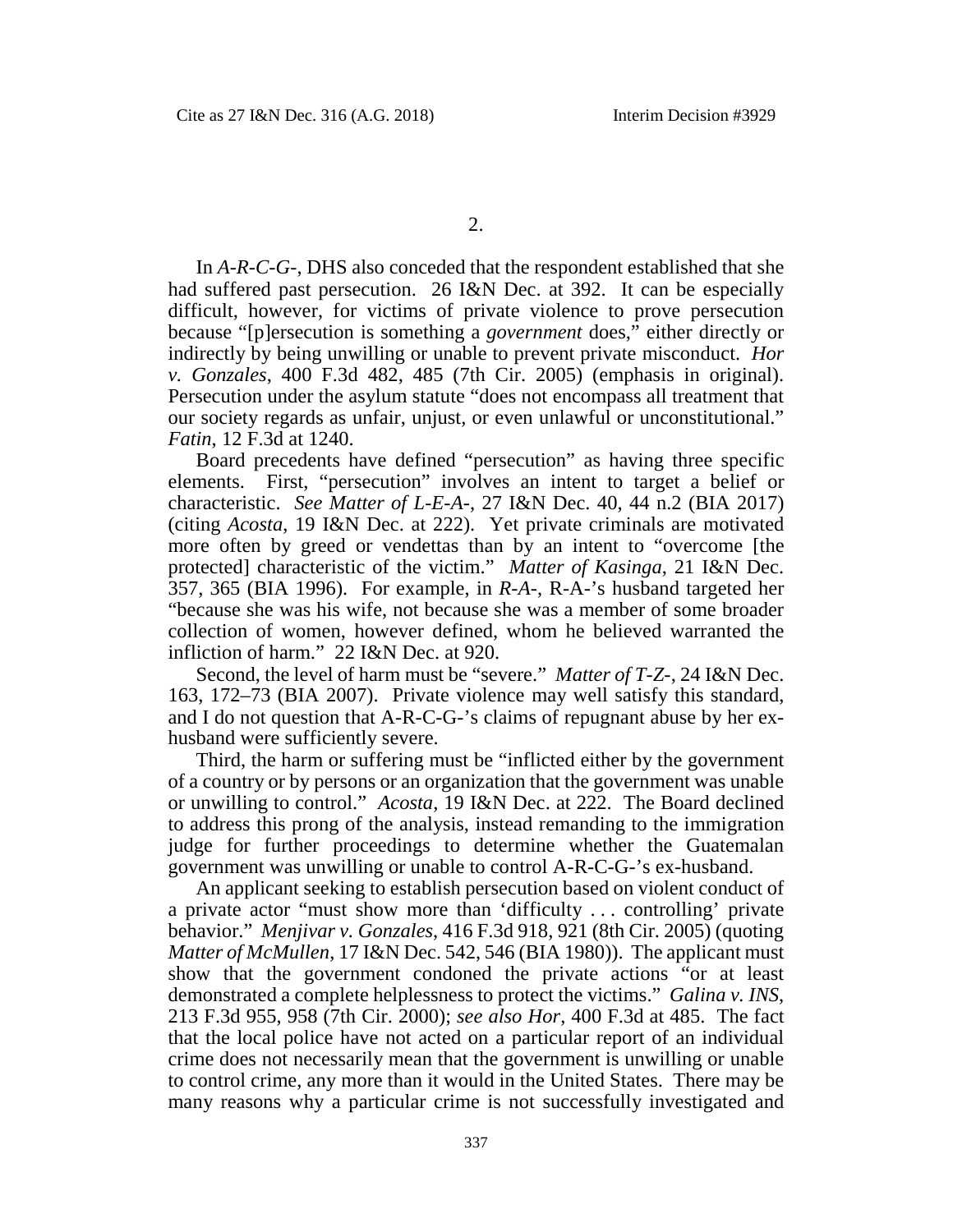prosecuted. Applicants must show not just that the crime has gone unpunished, but that the government is unwilling or unable to prevent it.

3.

Finally, DHS conceded the nexus requirement by agreeing that persecution suffered by A-R-C-G- "was, for at least one central reason, on account of her membership in a cognizable particular social group." *A-R-C-G-*, 26 I&N Dec. at 392, 395. This conclusion simply does not follow from the facts of that case or similar cases. Establishing the required nexus between past persecution and membership in a particular social group is a critical step for victims of private crime who seek asylum. *See R-A-*, 22 I&N Dec. at 920–23. Yet the Board did not evaluate the conclusion that A-R-C-G- was persecuted "on account of" her status as a married woman in Guatemala who was unable to leave her relationship.

Normally, an alien seeking asylum bears the burden of establishing a nexus between the alleged persecution and one of the five statutory grounds for asylum. *See* 8 U.S.C. § 1158(b)(1)(B)(i); *Tamara-Gomez v. Gonzales*, 447 F.3d 343, 349 (5th Cir. 2006). "If the ill-treatment was motivated by something other than one of these five circumstances, then the applicant cannot be considered a refugee for purpose of asylum." *Zoarab v. Mukasey*, 524 F.3d 777, 780 (6th Cir. 2008). "In analyzing 'particular social group' claims" the Board's decisions "require that the persecution or well-founded fear of persecution be on account of, or, in other words, because of, the alien's membership in that particular social group." *R-A-*, 22 I&N Dec. at 920. The focus in determining whether an alien was persecuted "on account of" her group membership is on "the persecutors' motives"—why the persecutors sought to inflict harm. *INS v. Elias-Zacarias*, 502 U.S. 478, 483 (1992). Reasons incidental, tangential, or subordinate to the persecutor's motivation will not suffice. *Matter of J-B-N- & S-M-*, 24 I&N Dec. 208, 214 (BIA 2007).

The nexus requirement is critically important in determining whether an alien established an asylum claim. That requirement is "where the rubber meets the road" because the "importance of the 'on account of' language must not be overlooked." *Cece*, 733 F.3d at 673. "Although the category of protected persons [within a particular group] may be large, the number of those who can demonstrate the required nexus likely is not." *Id*. Indeed, a "safeguard against potentially innumerable asylum claims" may be found "in the stringent statutory requirements for all asylum seekers." *Id*. at 675.

When private actors inflict violence based on a personal relationship with a victim, then the victim's membership in a larger group may well not be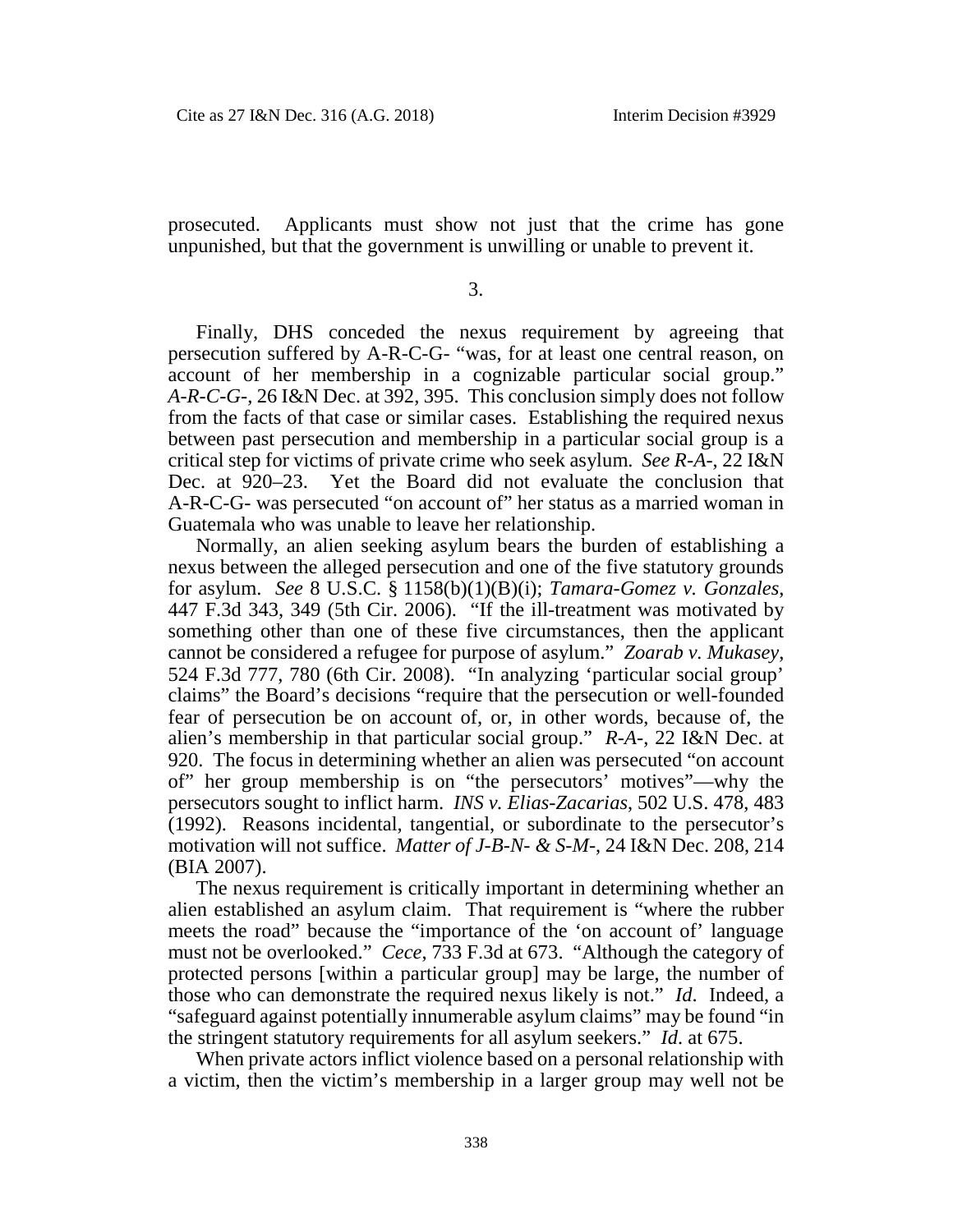"one central reason" for the abuse. [10](#page-23-0) *See*, *e*.*g*., *Zoarab*, 524 F.3d at 781 ("Courts have routinely rejected asylum applications grounded in personal disputes."). A criminal gang may target people because they have money or property within the area where the gang operates, or simply because the gang inflicts violence on those who are nearby. *See, e.g.*, *Constanza*, 647 F.3d at 754. That does not make the gang's victims persons who have been targeted "on account of" their membership in any social group.

Similarly, in domestic violence cases, like *A-R-C-G-*, the Board cited no evidence that her ex-husband attacked her because he was aware of, and hostile to, "married women in Guatemala who are unable to leave their relationship." Rather, he attacked her because of his preexisting personal relationship with the victim. *See R-A-*, 22 I&N Dec. at 921 ("the record does not reflect that [R-A-'s] husband bore any particular animosity toward women who were intimate with abusive partners, women who had previously suffered abuse, or women who happened to have been born in, or were actually living in, Guatemala"). When "the alleged persecutor is not even aware of the group's existence, it becomes harder to understand how the persecutor may have been motivated by the victim's 'membership' in the group to inflict the harm on the victim." *Id*. at 919.

#### 4.

In *A-R-C-G-*, the Board recognized that it had a duty to evaluate "any claim regarding the existence of a particular social group in a country . . . in the context of the evidence presented regarding the particular circumstances in the country in question," 26 I&N Dec. at 392, but it did not adequately observe that duty. Although the immigration judge had previously denied A-R-C-G-'s applications, the Board accepted, with little or no analysis, DHS's concessions to the contrary on nearly every legal issue. By doing so, the Board recognized a new category of asylum claims that did not satisfy the requirements set forth by the Board's precedent.

<span id="page-23-0"></span> $10$  Even if mistreatment is suffered at the hands of a government official, there is no nexus between the purported persecution and one of the grounds for asylum if the dispute is a "purely personal matter." *Matter of Y-G-*, 20 I&N Dec. 794, 799 (BIA 1994); *see also*, *e.g.*, *Marquez v. INS*, 105 F.3d 374, 380–81 (7th Cir. 1997) (concluding that a commercial dispute with a Philippine military officer was "apolitical"); *Iliev v. INS*, 127 F.3d 638, 642 (7th Cir. 1997) (holding that a dispute with a Bulgarian secret service agent over employment was "personal, not political"). The Board has recognized this principle for decades, including in cases involving threats of domestic violence. *See Matter of Pierre*, 15 I&N Dec. 461, 463 (BIA 1975) (holding that a husband's threats against his wife were "strictly personal," even though he was a Haitian government official, and, thus, she did not establish persecution).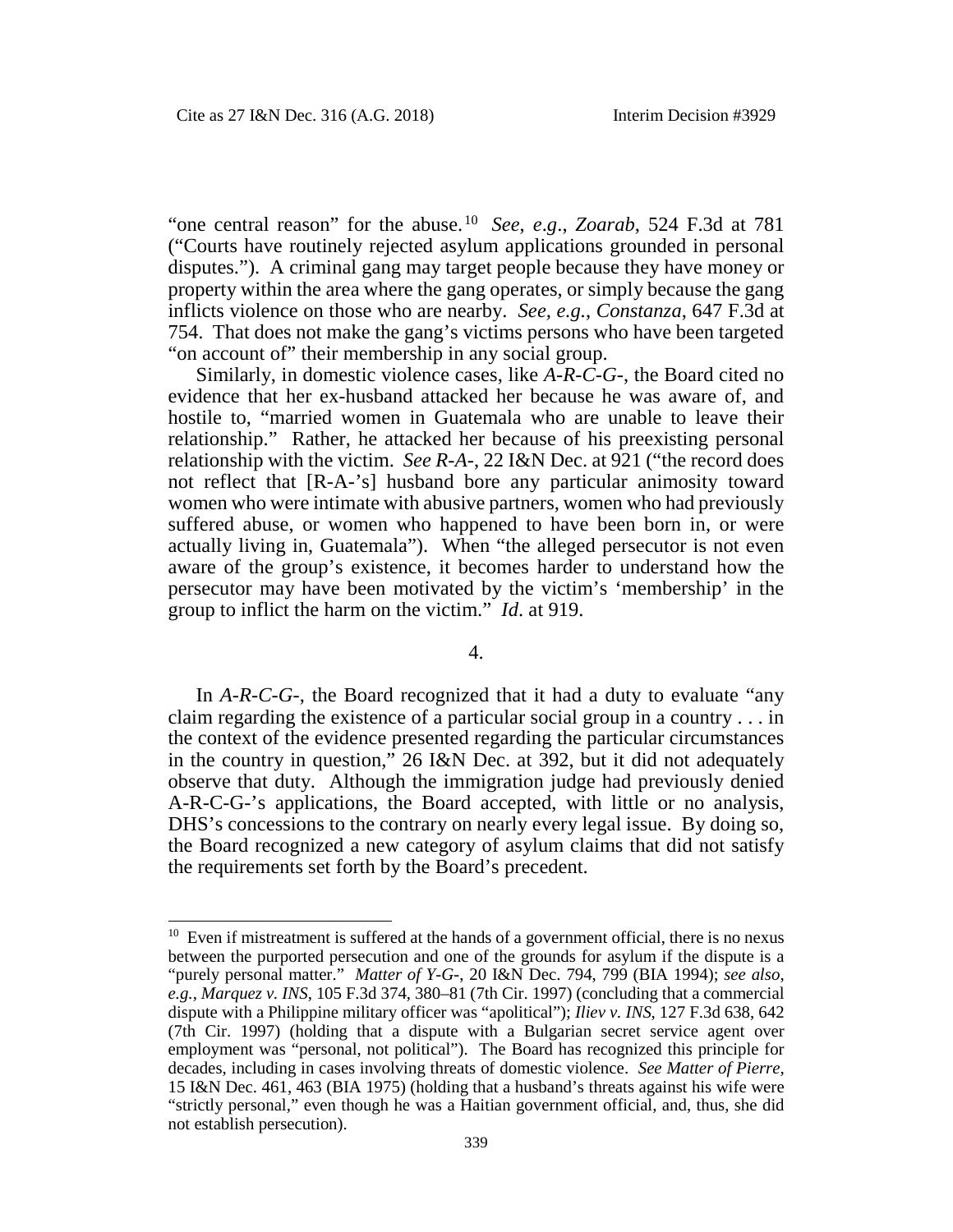Future social group cases must be governed by the analysis set forth in this opinion.

#### V.

Having overruled *A-R-C-G-*, I must vacate the Board's December 2016 decision in this case as well. The Board's cursory analysis of the respondent's social group consisted of a general citation to *A-R-C-G-* and country condition reports. Neither immigration judges nor the Board may avoid the rigorous analysis required in determining asylum claims, especially where victims of private violence claim persecution based on membership in a particular social group. Such claims must be carefully analyzed under the standards articulated in this opinion and in past Board decisions, such as *M-E-V-G-* and *W-G-R-*.

An asylum applicant has the burden of showing her eligibility for asylum, 8 C.F.R. § 208.13(a), which includes identifying a cognizable social group and establishing group membership, persecution based on that membership, and that the government was unwilling or unable to protect the respondent. The respondent must present facts that undergird *each* of these elements, and the asylum officer, immigration judge, or the Board has the duty to determine whether those facts satisfy all of the legal requirements for asylum.

Of course, if an alien's asylum application is fatally flawed in one respect—for example, for failure to show membership in a proposed social group, *see Guzman-Alvarez v. Sessions*, 701 F. App'x 54, 56–57 (2d Cir. 2017)—an immigration judge or the Board need not examine the remaining elements of the asylum claim. *See, e.g.*, *Perez-Rabanale*s, 881 F.3d at 67 ("That ends this aspect of the matter. The petitioner's failure to satisfy both the particularity and the social distinctiveness requirements defeats her attempt to qualify as a refugee through membership in a particular social group.").

Having subjected the Board's decision to plenary review, I also address several additional errors and outline other general requirements relevant to all asylum applications to provide guidance to the Board and immigration judge on remand.

## A.

First, the Board erred in finding several of the immigration judge's factual and credibility determinations to be "clearly erroneous."

Under Department regulations, the Board may not engage in fact-finding on appeals (except for taking administrative notice of commonly known facts). 8 C.F.R. § 1003.1(d)(3)(iv). Furthermore, the Board may "not engage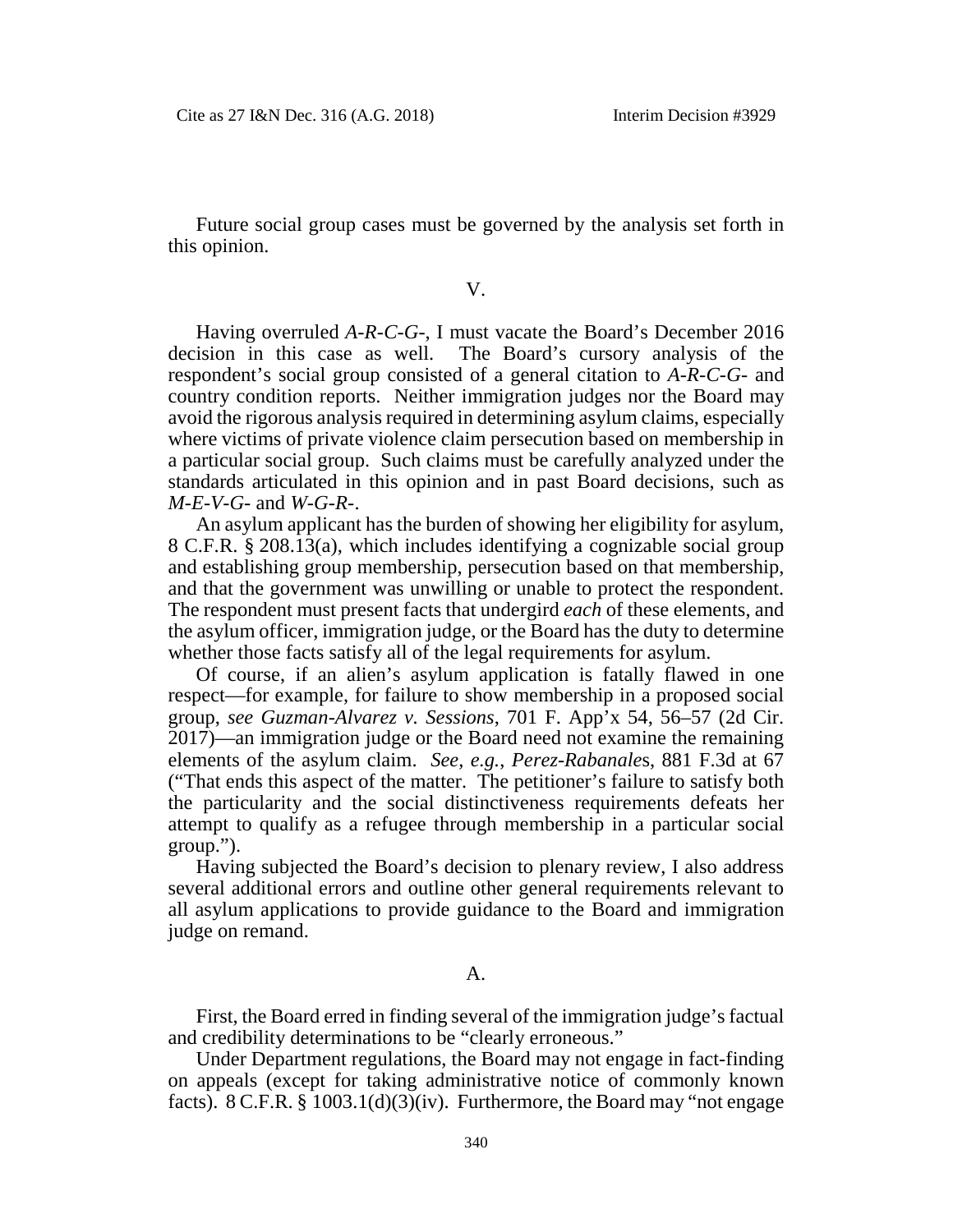in *de novo* review of findings of fact determined by an immigration judge," and the immigration judge's factual findings, "including findings as to the credibility of testimony, shall be reviewed only to determine whether the findings of the immigration judge are clearly erroneous." *Id*. § 1003.1(d)(3)(i); *see also Turkson v. Holder*, 667 F.3d 523, 527 (4th Cir. 2012) (noting that "[t]his rule stems from a sensible understanding of the roles and abilities of the two bodies"). Notably, "where credibility determinations are at issue, . . . 'even greater deference' must be afforded to the [immigration judge]'s factual findings." *Rodriguez v. Holder*, 683 F.3d 1164, 1171 (9th Cir. 2012) (quoting *Anderson*, *v. Bessemer City*, 470 U.S. 564, 575 (1985)). The Board may find an immigration judge's factual findings to be clearly erroneous only if they are "illogical or implausible," or without "support in inferences that may be drawn from the facts in the record." *Id.* at 1170 (quoting *Anderson*, 470 U.S. at 577).

Furthermore, the Board "cannot, under a clear error standard of review, override or disregard evidence in the record" or rely "simply on its own interpretation of the facts." *Ridore v. Holder*, 696 F.3d 907, 917 (9th Cir. 2012). If the Board disagrees with an immigration judge's factual findings, a "conclusory pronouncement" that the findings were erroneous "does not constitute clear error review." *Id*. While the Board purported to apply the "clear error" standard in this case, I cannot simply "rely on the Board's invocation of the clear error standard." *Rodriguez*, 683 F.3d at 1170. My task is to determine whether the Board "faithfully employed the clear error standard or engaged in improper de novo review" of the immigration judge's factual findings. *Id*.

1.

Here, the Board admitted that the immigration judge identified discrepancies and omissions in the respondent's testimony, but discounted the adverse credibility determination on various grounds including that the supportive affidavits were due greater weight, that the respondent sufficiently explained some discrepancies, and that the discrepancies did not ultimately undermine the respondent's account. In so doing, the Board failed to give adequate deference to the credibility determinations and improperly substituted its own assessment of the evidence.

When an asylum applicant makes inconsistent statements, the immigration judge is uniquely advantaged to determine the applicant's credibility, and the Board may not substitute its own view of the evidence on appeal. *See Xiao Ji Chen v. U.S. Dep't of Justice*, 471 F.3d 315, 334 (2d Cir. 2006) ("[W]here the [immigration judge]'s adverse credibility finding is based on specific examples in the record of inconsistent statements by the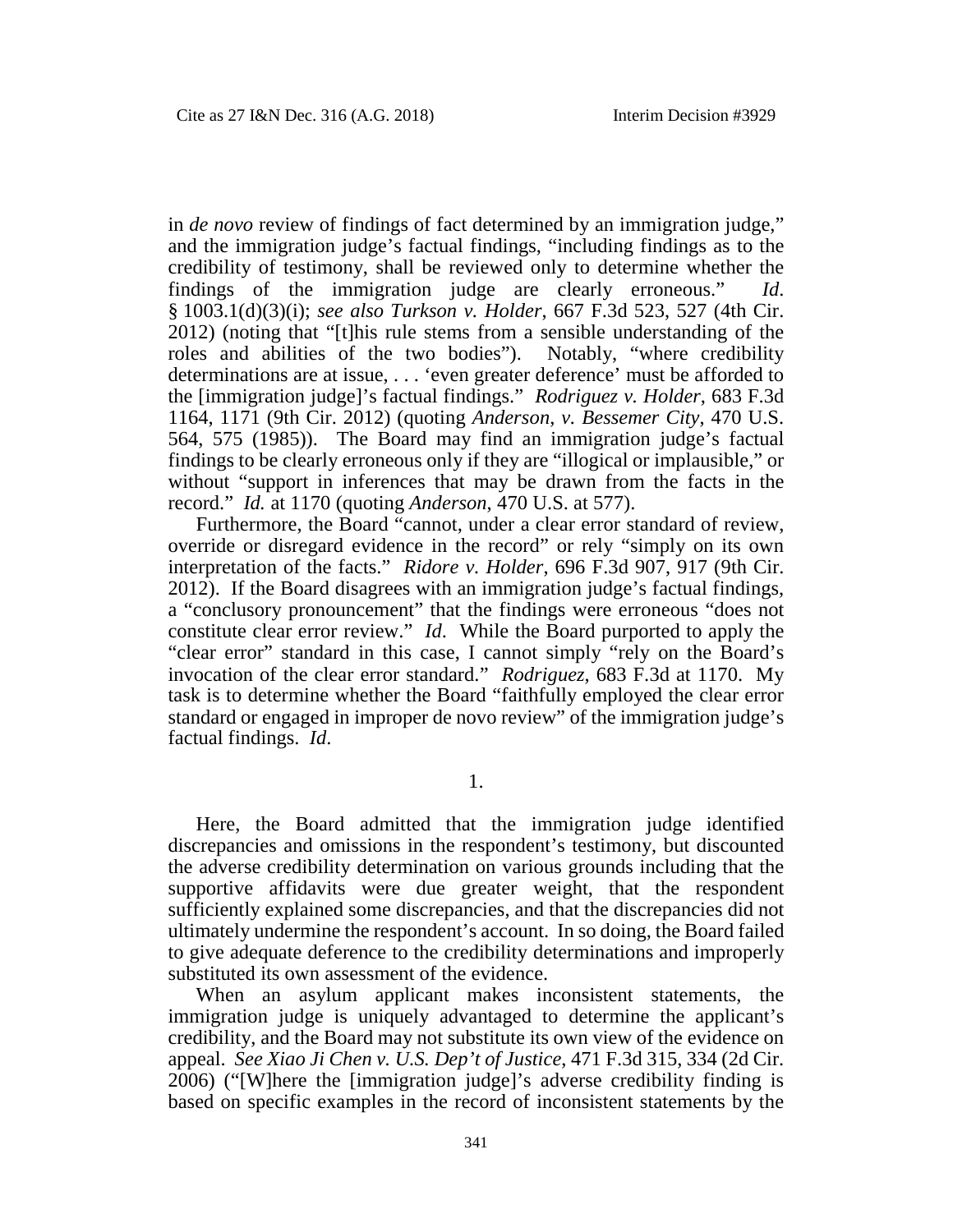asylum applicant about matters material to his claim of persecution, or on contradictory or inherently improbable testimony regarding such matters, a reviewing court will generally not be able to conclude that a reasonable adjudicator was compelled to find otherwise." (quotation omitted)). Under the REAL ID Act, "[t]here is no presumption of credibility" in favor of an asylum applicant. Pub. L. No. 109-13, div. B, §§ 101(a)(3), 119 Stat. 231, 303 (2005) (codified at 8 U.S.C. § 1158(b)(1)(B)(iii)). Furthermore, the identified inconsistencies do not have to be related to an applicant's core asylum claim to support an adverse credibility determination: "Considering the totality of circumstances, and all relevant factors, a trier of fact may base a credibility determination on . . . the consistency between the applicant's or witness's written and oral statements . . . , the internal consistency of each such statement, [and] the consistency of such statements with other evidence of record . . . , *without regard* to whether an inconsistency, inaccuracy, or falsehood goes to the heart of the applicant's claim, or any other factor." *Id*. (emphasis added). "[O]missions, inconsistent statements, contradictory evidence, and inherently improbable testimony are appropriate bases for making an adverse credibility determination," and the existence of "only a few" such issues can be sufficient to make an adverse credibility determination as to the applicant's entire testimony regarding past persecution. *Djadjou v. Holder*, 662 F.3d 265, 273–74 (4th Cir. 2011).

2.

The Board further erred in concluding that the immigration judge's factual findings concerning the respondent's ability to leave her relationship and El Salvador's ability to protect her were clearly erroneous. *A-B-* at \*3. In support of his findings, the immigration judge cited evidence that the respondent was able to divorce and move away from her ex-husband, and that she was able to obtain from the El Salvadoran government multiple protective orders against him. <sup>[11](#page-26-0)</sup> Although the Board questioned the significance of these facts in light of other evidence, it did not establish that the immigration judge's conclusions were "illogical or implausible," or without support from the record. *See Rodriguez*, 683 F.3d at 1170.

Instead, the Board substituted its view of the evidence for that of the immigration judge, again violating the standard of review applicable to the factual determinations of immigration judges.

<span id="page-26-0"></span> $11$  The immigration judge's findings that the respondent was able to leave her relationship on the basis of her divorce and her ability to move from the home she shared with her exhusband, and that she was able to obtain some measure of government protection, are supported by case law considering other particular social group claims. *See, e.g.*, *Menjivar-Sibrian*, 2018 WL 1415126, at \*1; *Vega-Ayala*, 833 F.3d at 39.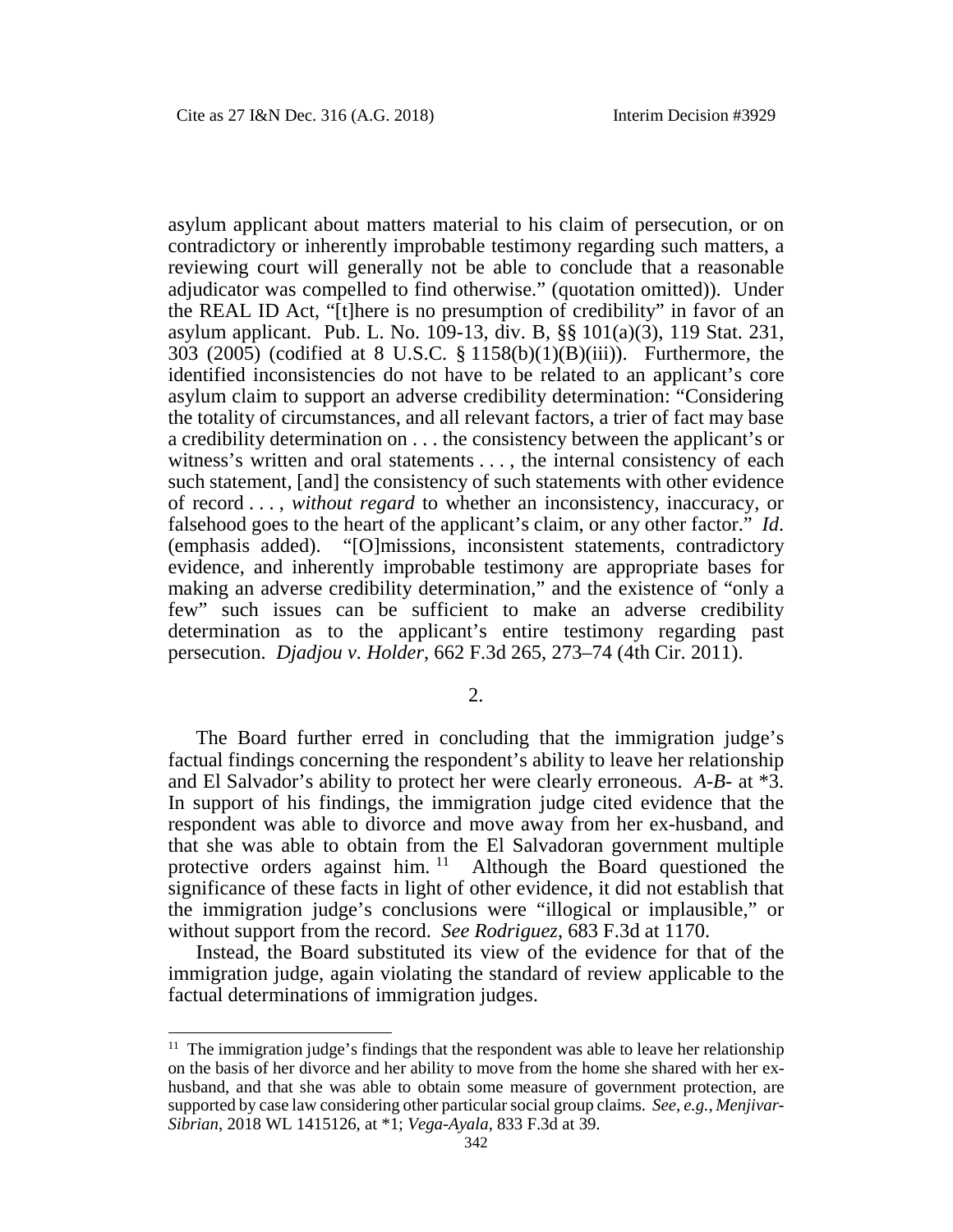B.

The Board also erred when it found that the respondent established the required nexus between the harm she suffered and her group membership. Whether a purported persecutor was motivated by an alien's group affiliation "is a classic factual question," *Zavaleta-Policiano v. Sessions*, 873 F.3d 241, 247–48 (4th Cir. 2017) (internal quotation marks omitted), which the Board may overturn only if "clearly erroneous."

The Board stated that "the record indicates that the ex-husband abused [the respondent] from his position of perceived authority, as her ex-husband and the father of her children." *A-B-* at \*3. From this, the Board held, in a conclusory fashion, that the "record as a whole supports a finding that the respondent's membership in the particular social group of 'El Salvadoran women who are unable to leave their domestic relationship where they have children in common' is at least one central reason that he ex-husband abused her." *Id*. While citing the standard of review, the Board did not apply it in summarily dismissing the immigration judge's findings. Moreover, the Board's legal analysis was deficient. The Board, required to find "clear error" of a factual finding, pointed to no record evidence that respondent's husband mistreated her in any part "on account of" her membership in the particular social group of "El Salvadoran women who are unable to leave their domestic relationship where they have children in common." The Board cited no evidence that her husband knew any such social group existed, or that he persecuted wife for reasons unrelated to their relationship. There was simply no basis in the Board's summary reasoning for overturning the immigration judge's factual findings, much less finding them clearly erroneous.

C.

The Board also erred when it overruled the immigration judge's finding that the respondent failed to demonstrate that the government of El Salvador was unable or unwilling to protect her from her ex-husband. This inquiry too involved factual findings to which the Board did not give proper deference. No country provides its citizens with complete security from private criminal activity, and perfect protection is not required. In this case, the respondent not only reached out to police, but received various restraining orders and had him arrested on at least one occasion. *See A-B-* at \*14–15 (Immig. Ct. Dec. 1, 2015).

For many reasons, domestic violence is a particularly difficult crime to prevent and prosecute, even in the United States, which dedicates significant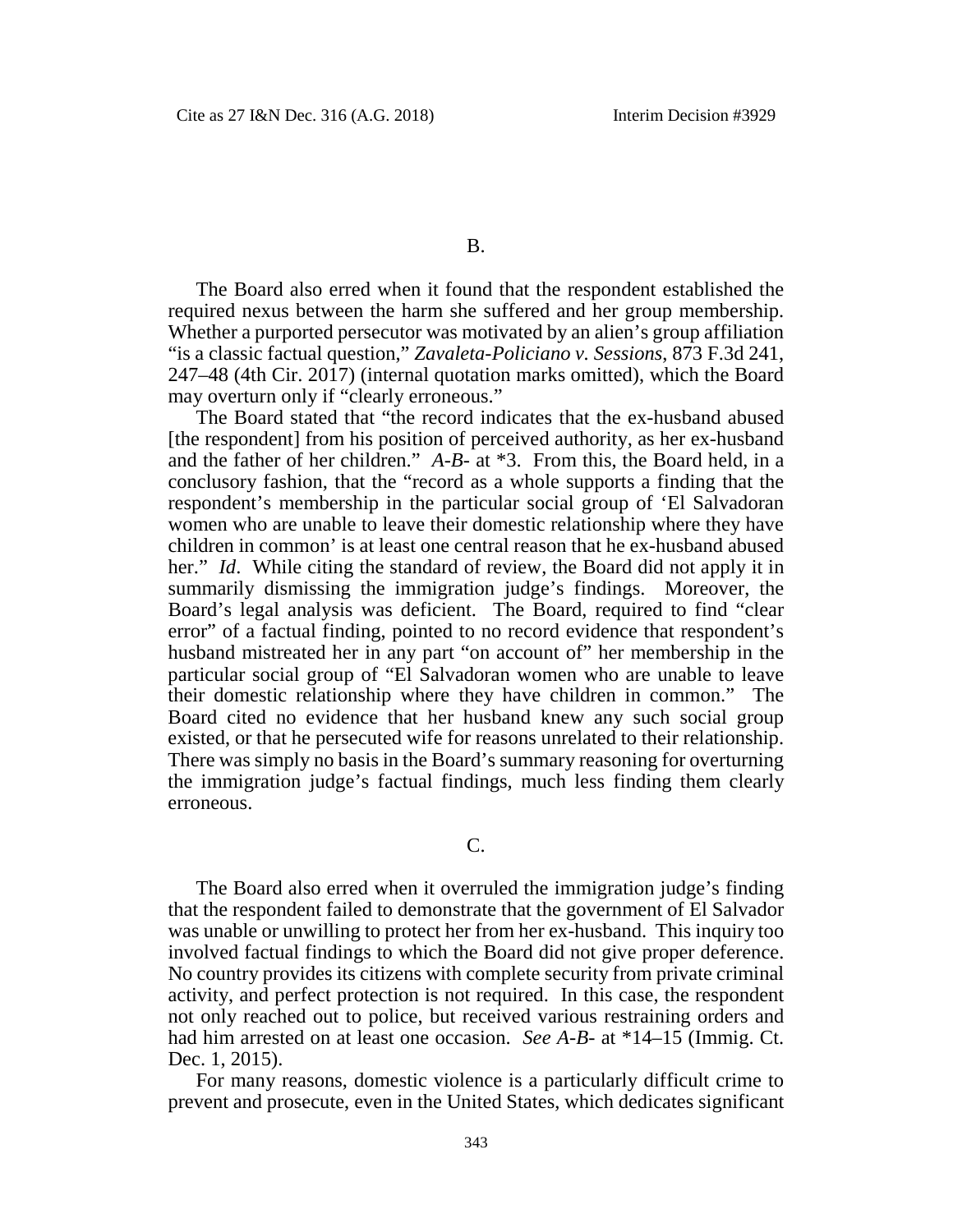resources to combating domestic violence. *See, e*.*g*., Office of Justice Programs, U.S. Dep't of Justice, Extent, Nature, and Consequences of Intimate Partner Violence (2000). The persistence of domestic violence in El Salvador, however, does not establish that El Salvador was unable or unwilling to protect A-B- from her husband, any more than the persistence of domestic violence in the United States means that our government is unwilling or unable to protect victims of domestic violence. In short, the Board erred in finding, contrary to the record and the immigration judge's findings, that El Salvador was unable or unwilling to protect A-B- and that she thus had no choice but to flee the country.

#### D.

The Board, immigration judges, and all asylum officers should consider the following points when evaluating an application for asylum. First, an applicant seeking asylum or withholding of removal based on membership in a particular social group must clearly indicate, on the record and before the immigration judge, the exact delineation of any proposed particular social group. *See Matter of W-Y-C- & H-O-B-*, 27 I&N Dec. 189, 190–91 (BIA 2018); *Matter of A-T-*, 25 I&N Dec. 4, 10 (BIA 2009). The immigration judge has a responsibility to "ensure that the specific social group being analyzed is included in his or her decision," as it critical to the Board's "appellate review that the proposed social group is clear and that the record is fully developed." *Matter of W-Y-C- & H-O-B-*, 27 I&N Dec. at 191. The Board must also remember that it cannot sustain an asylum applicant's appeal based on a newly articulated social group not presented before or analyzed by the immigration judge. *Id*. at 192; *see also, e*.*g*., *Baltti v. Sessions*, 878 F.3d 240, 244–45 (8th Cir. 2017) (finding no jurisdiction to review a newly defined social group because the claim based on "membership in that narrowed social group" had not been raised below); *Duarte-Salagosa v. Holder*, 775 F.3d 841, 845 (7th Cir. 2014) (declining to address a particular social group raised for the first time on appeal).

Furthermore, the Board, immigration judges, and all asylum officers must consider, consistent with the regulations, whether internal relocation in the alien's home country presents a reasonable alternative before granting asylum. Asylum applicants who have "not established past persecution . . . bear the burden of establishing that it would not be reasonable for him or her to relocate, unless the persecution is by a government or governmentsponsored." 8 C.F.R.  $\hat{\S}$  1208.13(b)(3)(i). An immigration judge, "in the exercise of his or her discretion, shall deny the asylum application of an alien found to be a refugee on the basis of past persecution" if it is "found by a preponderance of the evidence" that "the applicant could avoid future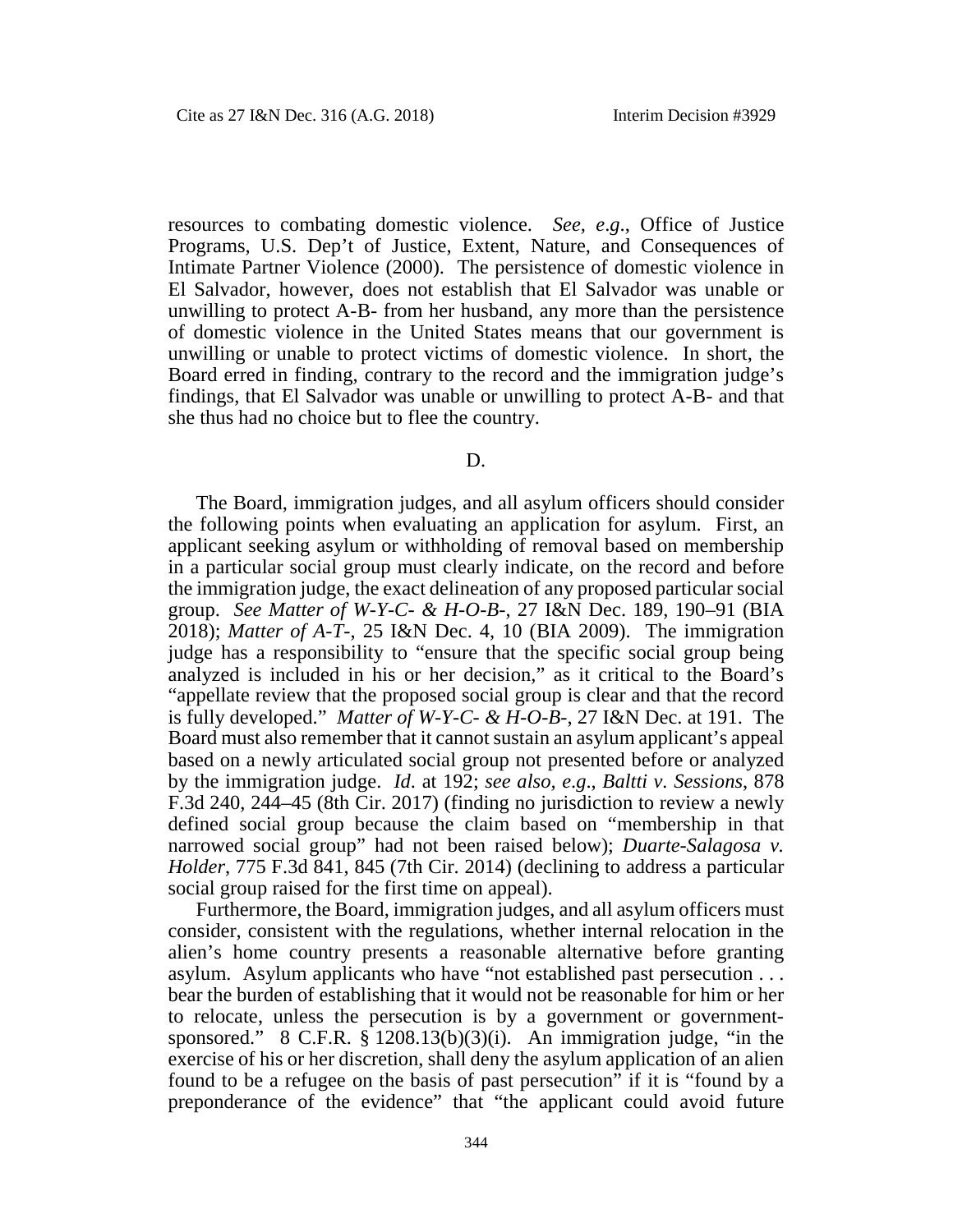persecution by relocating to another part of the applicant's country of nationality, . . . and under all the circumstances, it would be reasonable to expect the applicant to do so." *Id.*  $\S$  1208.13(b)(1)(i). Beyond the standards that victims of private violence must meet in proving refugee status in the first instance, they face the additional challenge of showing that internal relocation is not an option (or in answering DHS's evidence that relocation is possible). When the applicant has suffered personal harm at the hands of only a few specific individuals, internal relocation would seem more reasonable than if the applicant were persecuted, broadly, by her country's government.

Finally, there are alternative proper and legal channels for seeking admission to the United States other than entering the country illegally and applying for asylum in a removal proceeding. The asylum statute "is but one provision in a larger web of immigration laws designed to address individuals in many different circumstances," and "[t]o expand that statute beyond its obviously intended focus is to distort the entire immigration framework." *Velasquez*, 866 F.3d at 199 (Wilkinson, J., concurring). Aliens seeking a better life in America are welcome to take advantage of existing channels to obtain legal status before entering the country. In this case, A-B- entered the country illegally, and when initially apprehended by Border Patrol agents, she stated that her reason for entering the country was "to find work and reside" in the United States. Aliens seeking an improved quality of life should seek legal work authorization and residency status, instead of illegally entering the United States and claiming asylum.<sup>[12](#page-29-0)</sup>

VI.

<span id="page-29-0"></span> $12$  Asylum is a discretionary form of relief from removal, and an applicant bears the burden of proving not only statutory eligibility for asylum but that she also merits asylum as a matter of discretion. 8 U.S.C. §§ 1158(b)(1), 1229a(c)(4)(A)(ii); *see also Romilus v. Ashcroft*, 385 F.3d 1, 8 (1st Cir. 2004). Neither the immigration judge nor the Board addressed the issue of discretion regarding the respondent's asylum application, and I decline to do so in the first instance. Nevertheless, I remind all asylum adjudicators that a favorable exercise of discretion is a discrete requirement for the granting of asylum and should not be presumed or glossed over solely because an applicant otherwise meets the burden of proof for asylum eligibility under the INA. Relevant discretionary factors include, *inter alia*, the circumvention of orderly refugee procedures; whether the alien passed through any other countries or arrived in the United States directly from her country; whether orderly refugee procedures were in fact available to help her in any country she passed through; whether she made any attempts to seek asylum before coming to the United States; the length of time the alien remained in a third country; and her living conditions, safety, and potential for long-term residency there. *See Matter of Pula*, 19 I&N Dec. 467, 473–74 (BIA 1987).